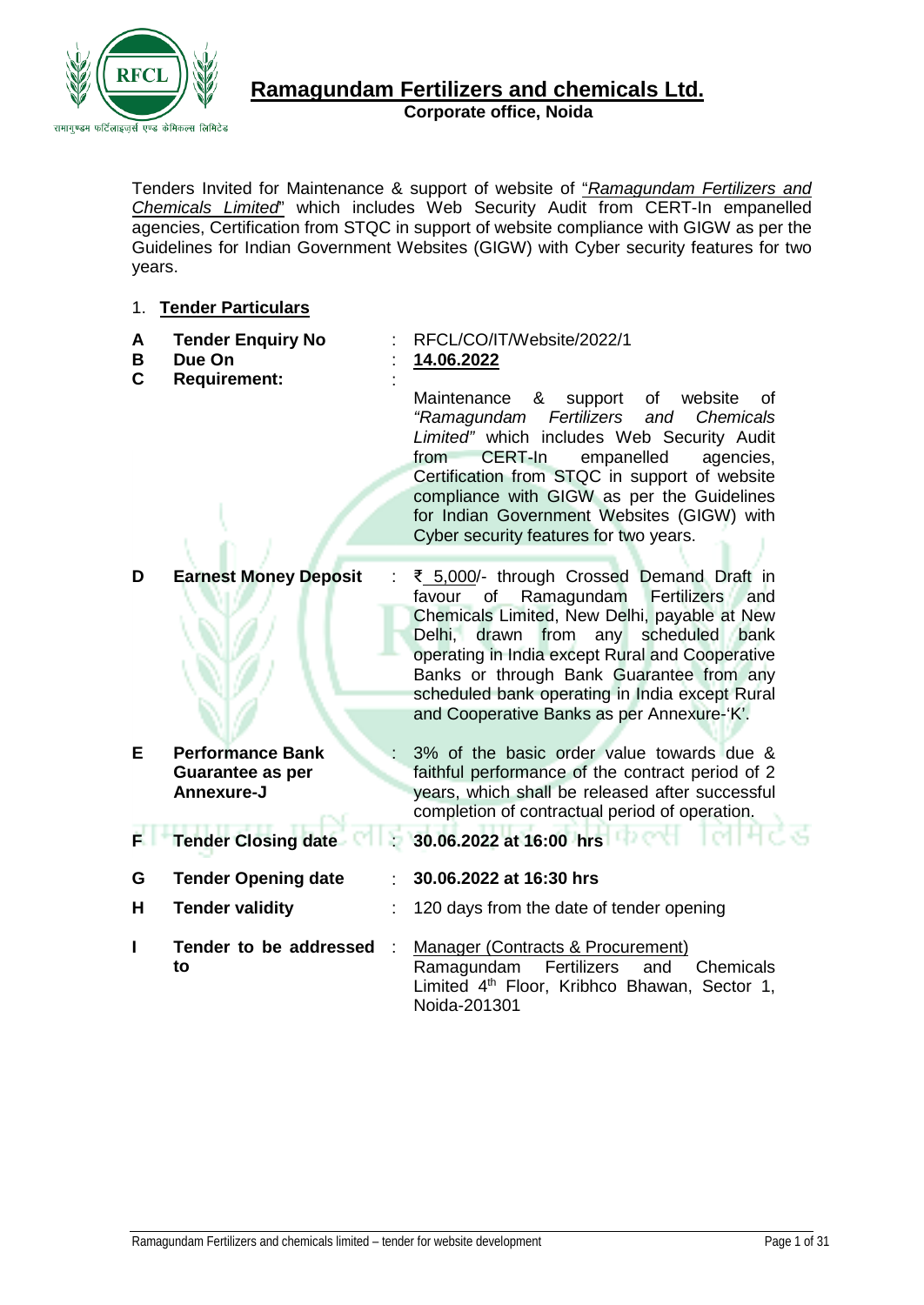

- **Annexure-B** Terms & Conditions of Notice Inviting Tender<br>**Annexure-C** Technical & Commercial Terms & Conditions
- **Annexure-C** Technical & Commercial Terms & Conditions including Pre-Qualification Criterion & Scope of Work
- **↑ Annexure-D** Schedule of Rates for Website development & maintenance<br>◆ Annexure-E Declaration Form
- **↑ Annexure-E** Declaration Form<br>**↑ Annexure-F** Undertaking
- **→ Annexure-F**<br>→ Annexure-G
- **↑ Annexure-G** Checklist / Compliance Statement<br>**↑ Annexure-H** Format for Tenderer's experience
- **External Annexure-H** Format for Tenderer's experience<br>**↑ Annexure-I** Compliance Matrix of GIGW
- **Annexure-I** Compliance Matrix of GIGW<br>**☆ Annexure-J** Bank Guarantee format for S
- **External Annexure-J** Bank Guarantee format for Security deposit<br>**☆ Annexure-K** Bank Guarantee format for EMD
- **↑ Annexure-K** Bank Guarantee format for EMD<br>**↑ Annexure-L** Self-certified declaration by tende
	- Self-certified declaration by tenderer for not being banned / blacklisted

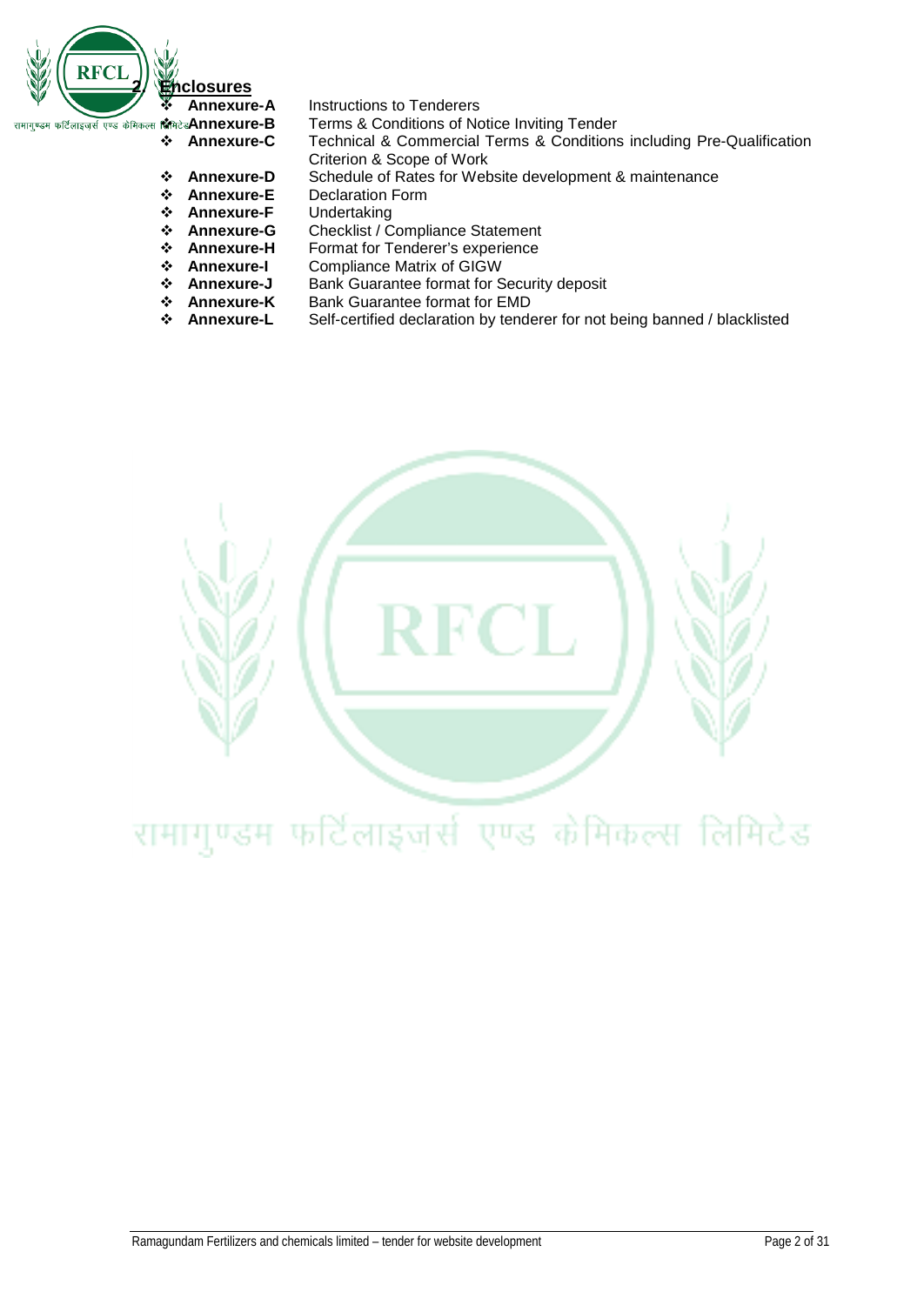



#### **INSTRUCTIONS TO TENDERERS**

Ramagundam Fertilizers & Chemicals Limited (RFCL) has been incorporated on 17<sup>th</sup> February, 2015 for setting up Gas based Urea manufacturing plant at Ramagundam, Telangana with capacity of 2,200 MTPD Ammonia Unit and 3850 MTPD Urea Plant. RFCL is a joint venture of National Fertilizers Limited (NFL), Engineers India Limited (EIL) & Fertilizer Corporation of India Limited (FCIL). As per the latest government of India guidelines, all departments need to have their presence on the web and RFCL seeks to develop its website as per latest Guidelines for Indian Government websites (GIGW). URL for our site is "rfcl.co.in" and has been hosted on NIC Cloud. Detail of NIC cloud is as under:

- i. VM with 1vCPU, 1 GB RAM, 60 GB storage<br>ii. OS: CentOS 4/5/6 (64-bit)
- OS: CentOS 4/5/6 (64-bit)

Tenders are invited from agencies / companies having exposure / expertise in web related software development, design & uploading of website including security audit as per Guidelines for Indian Government Websites (GIGW) with cyber security features. Tenderers are also required to arrange necessary security audit certificate from CERT-In empanelled agencies and STQC certification in support of website compliance with GIGW for safe hosting of website on NIC Cloud.

**1.** Tender shall be submitted under a Two-Stage Bid system as specified below:

**i. First Envelope** shall be for "**Technical& Commercial Un-Priced Offer**". It shall contain all the required documents as spelt out in the tender document and Bank Draft/Bank Guarantee for earnest money wherever required.

**ii. Second Envelope** shall be for: **"Price Bid"** it shall contain item wise Prices as per format for Schedule of Rates for "Design, Development, Security audit, GIGW Compliance Certification, Hosting & Maintenance of RFCL Website" as given at **(Annexure-D)**. All rates should be firm and inclusive of all taxes & duties except GST which shall be payable extra as per contract. No other taxes or statutory levies will be payable during the contract period.

**iii. First Envelope** will be opened on the due date of opening in the presence of bidders / designated representatives at the date, time and address as stipulated in the NIT. The tenderer may send their authorised & competent representative to take part in the opening of the Technical & Commercial offers as and when called for. The representative of the tenderer must submit the authorisation letter for taking part in the Bid opening. The Bidder's representative who are present shall sign the bid opening statement evidencing their attendance.  $\Box$  FOR  $\Box$  FOR  $\Box$ 

**For tenders received in unsealed/stapled/open condition or without superscription, resulting in opening of tender before due date, the risk and responsibility of losing confidentiality shall rest with the tenderer.** 

- **2. The rates should be quoted both in figures and in words**. In case of any discrepancy, rates quoted in words shall be applicable.
- **3.** Your **GST** and **Permanent Account No.** must be mentioned in the quotation.
- **4. The tender should reach this office on or before 16.00 P.M. on the due date mentioned above**. The tenders will be opened at **16.30 P.M**. on the same date in the presence of those tenderers who may like to be present. Quotations will be considered subject to the "**Terms & Conditions of Notice Inviting Tender**".
- **5. EMD**:
	- **i.** The tenderer shall submit prescribed Earnest Money Deposit Amount (as the case may be) by demand draft payable to "**Ramagundam Fertilizers and Chemicals Limited**", New Delhi or Bank Guarantee valid for 180 days from a Scheduled Bank operating in India except Rural and Cooperative Banks, towards Earnest Money, which shall be refunded as expeditiously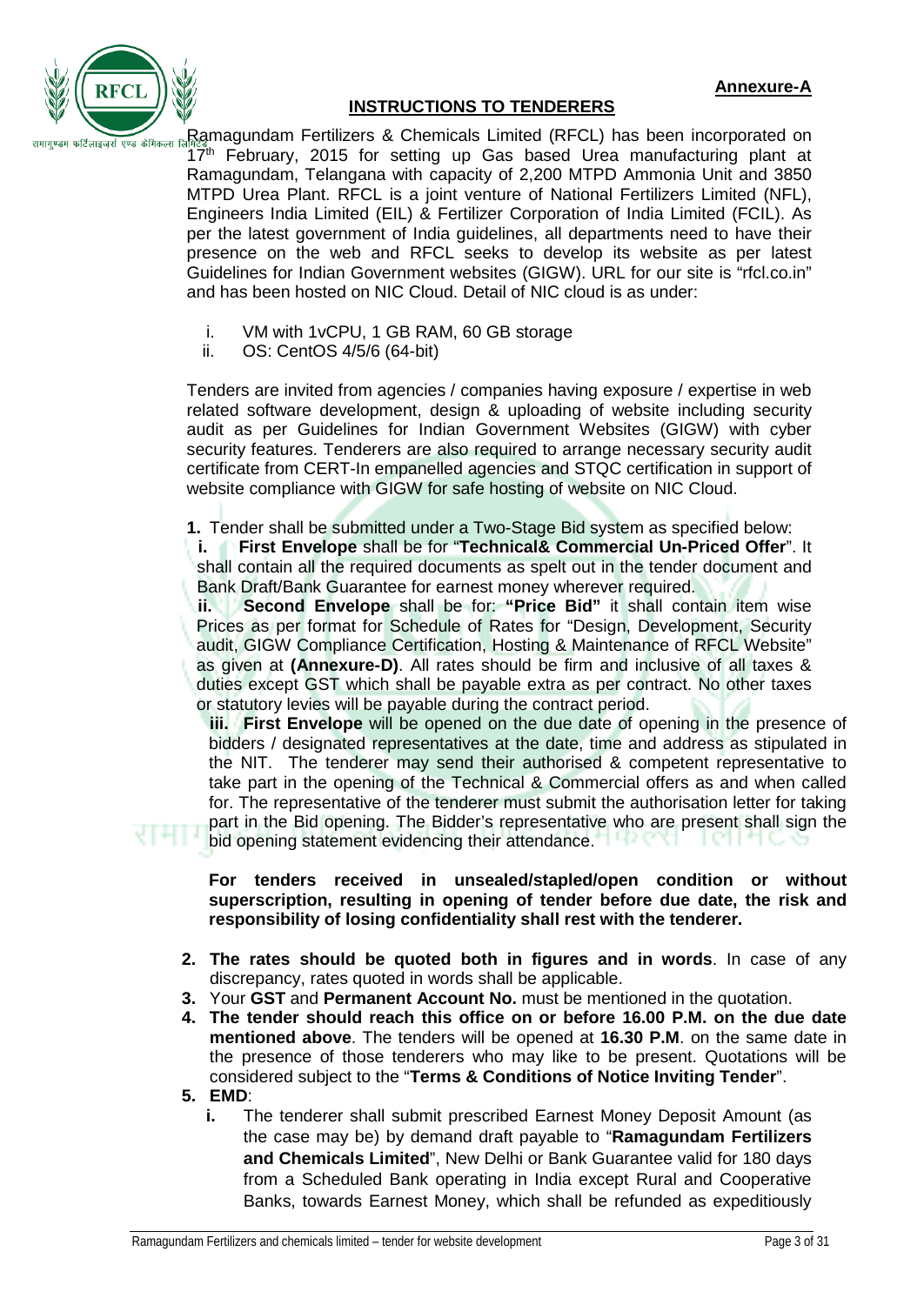

as possible in case the tender is not accepted. EMD of the successful Bidder shall be returned on submission of Security Deposit. No interest is payable on such deposit. Tenders without earnest money shall be rejected. EMD shall be forfeited at the sole discretion of RFCL in case Bidder after having submitted the tender withdraws the same or changes the quoted prices or terms and conditions within the period of its validity or after intimation from RFCL of the acceptance of his tender wholly or partly refuses to accept the tender in full or part or changes any of the conditions of the tender.

- **6.** Whenever the bidder is silent about the acceptance of NIT conditions such as bank guarantee, warranty period, Price reduction schedule etc, it shall be presumed that the bidder has accepted NIT conditions and no further correspondence seeking specific confirmation about acceptance of these conditions shall be made.
- **7.** In case Bidder is registered as MICRO, SMALL or MEDIUM Enterprise under 'The Macro, Small & Medium Enterprise Development Act, 2006 (MSMED Act)' promulgated by Government of India vide Notification dated 16/06/2006, please indicate the relevant category in the Offer and also enclose a photocopy (Self certified) of the valid certificate issued by the concerned authorities.
- **8.** Bidder is advised to thoroughly go through complete scope of work and familiarize himself with the same and collect all other information which he may require for preparing and submitting the bid and entering in to the contract. Claims and objections due to ignorance of existing conditions or inadequacy of information will not be considered after submission of the bid and during its implementation.
- **9.** Cost of Bidding: The bidder shall bear all costs associated with the preparation and delivery of its bid, including costs and expenses related to visits to RFCL office and RFCL will in no case be responsible or liable for these costs regardless of the outcome of the bidding process.

# रामागुण्डम फर्टिलाइजुर्स एण्ड केमिकल्स लिमिटेड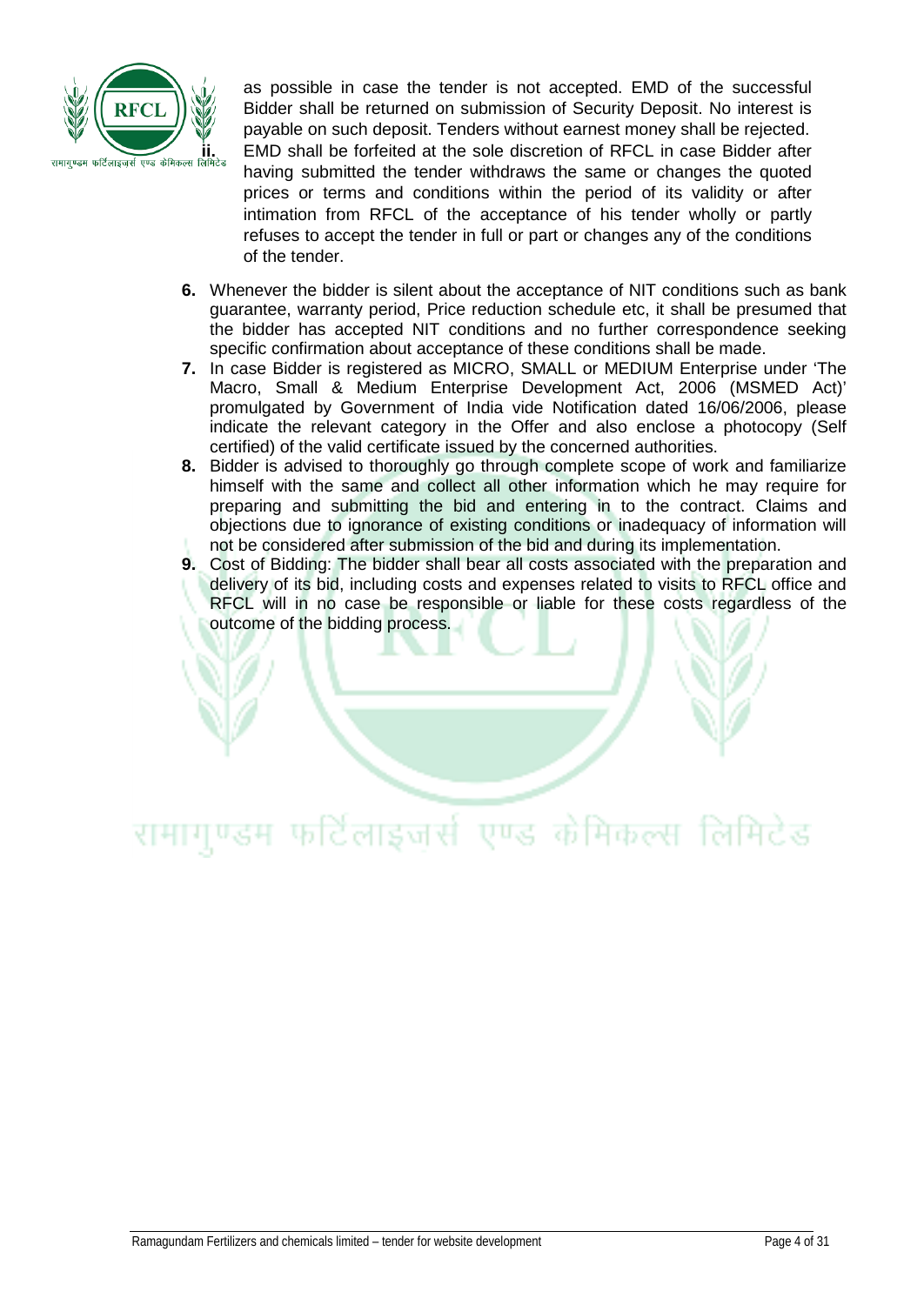

## **Terms & Conditions of Notice Inviting Tender**

- **1.** The details required in the Annexures & Forms shall also be enclosed. RFCL may reject any proposal not containing all the requirements called for in various Annexures & Forms. The Bidder who does not qualify Technical Bid evaluation, their commercial Bids shall not be opened.
- **2.** Prices quoted by the bidder shall be fixed during the currency of Contract and shall not be subject to any variation except for variations in statutory levies i.e., GST which shall be paid / reimbursed on actual basis on production of Tax invoice to enable RFCL to take ITC (Input tax credit) of the same, provided the execution is within scheduled time period as specified in the contract. Tenderers must also mention their GST Regn. No. in the quotation.
- **3. The tenderer shall quote the price strictly as per the Proforma enclosed for schedule** of prices at Annexure-D.
- **4.** RFCL shall release payment by ECS/EFT. For this, please give your **Account No. in any Bank along with its Branch Code and IFSC Code** in your Offer and your acceptance for release of payment by ECS/ EFT from our bank**.**
- **5.** The Tender Enquiry number must appear on all correspondence and documents. While submitting the bids, Tenderer shall ensure the completeness of the information/documents as detailed in the tender document.
- **6.** All information sought by RFCL during tender evaluation shall be provided within the time set out in the communication on the subject. Failure of tenderer to comply with requirements of RFCL within stipulated time shall entitle RFCL to proceed with the tenders on the basis of information available with it. No responsibility for postal delays shall rest on RFCL.
- **7.** RFCL reserves the right to accept or reject any bid in full or in part or accept other than lowest bid without assigning any reason thereof. RFCL also reserves the right to split and place order on more than one supplier.
- **8.** RFCL will have the right to issue addendum to tender documents to clarify, amend, modify, supplement or delete any of the conditions, clauses or items stated. Addendum so issued will form part of original invitation to tender.
- **9.** RFCL reserves the right to postpone the tender opening date and / or time and will intimate all the tenderers well in time, of such postponement along with notice of revised opening date and time.
- **10.** In case, due to some unforeseen circumstances, the date of receiving/opening of the tender happens to be a holiday/closed day, the tender will be received and opened on the next working day.
- **11.** RFCL may not consider any bid, which is incomplete or not submitted in accordance with the provisions, set forth in the bid documents as incomplete and may reject the same or waive any deficiencies in any or all the bids.
- **12.** In case any information submitted by the tenderer in the tender is found incorrect, untrue or false or it is noticed during execution of the contract or prior to award of the contract that any information having material bearing on the contract has been concealed by the contractor, the owner shall have right to terminate/rescind the contract.
- **13.** The tenderers must sign all the papers of their bid. All corrections and alterations in the Tender will be signed in full with date by the tenderer. No eraser or overwriting is permissible.
- **14.** One person will be allowed to represent only one company during discussions/negotiations with RFCL. If same person is representing different companies with authorization letter from more than one company, such person will be allowed to represent only the first company called for negotiations.
- **15.** Bidders may ensure that tender documents / offers have been signed by appropriate / authorized representative of the Company. Withdrawal of offer / non-acceptance of orders placed based on offers submitted by bidders on their letter head will not be allowed on the grounds that offer was not signed by authorized person.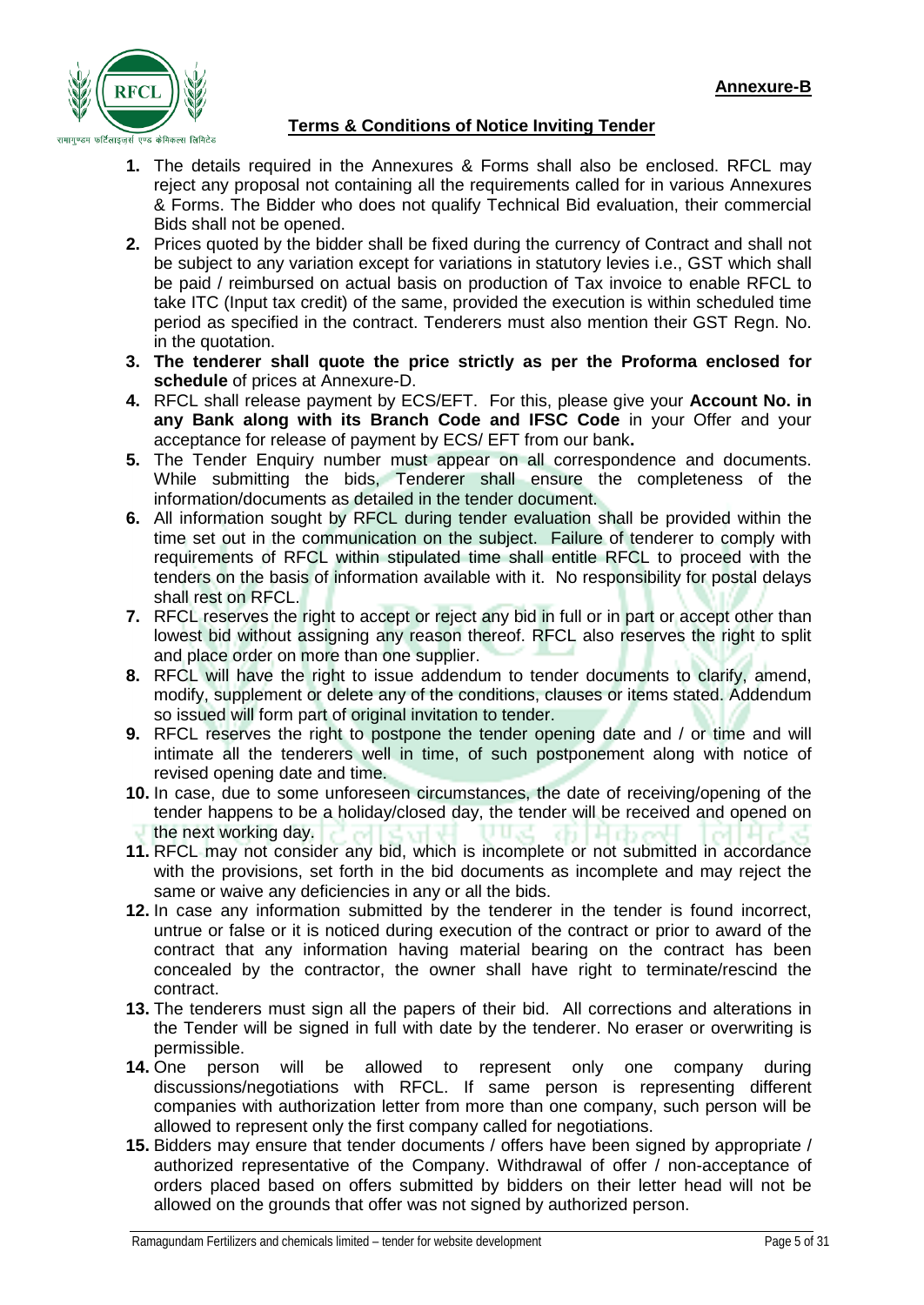

- **16. Validity of the bids** shall be for **120 days** from the date of opening of the price bid.
- **17. The price bids of only such tenderer will be opened who meet all the laid down Technical** & **Commercial** requirements. The date and venue of price bid opening will be intimated to the tenderers. No stipulation, deviation, terms & conditions, presumption basis etc. shall be stipulated in the price bid.
- **18.** The tenderer shall confirm in the technical & commercial bid that all the payment & other terms & conditions stipulated in the enquiry are acceptable to them.
- **19.** The Tenderer shall quote their rates with reference to each item of **Annexure-D, Schedule of Rates** and shall quote total cost of the package. In case of any discrepancy in figures and words, the amount which corresponds to words shall prevail. In case if any discrepancy is found in total contract price mentioned by the Tenderer in the price bid, the total contract value arrived at by using the unit rates shall be considered by RFCL for the purpose of evaluation of bids. The Tenderer shall also confirm in the technical bid that the unit rates quoted in the price bid are inclusive of all costs and no separate cost shall be considered.
- **20.** Any clarifications on procedure, tender specification both technical and commercial can be had from the Office of Dy. General Manager (P&HR) at any time before tender closing date and time either personally or by post at least 7 working days prior to closing date of the Tender. Postal delays shall not cause postponement of tender processing date & Bidders in their own interest shall take all steps that are necessary for them to participate in tender well in time.
- **21.** It shall be certified by the tenderer that none of the RFCL employee is related to owners/directors. (In case any relative is working in RFCL, furnish details separately). It shall also be certified by the tenderer that none of RFCL's ex-employee is employed with them. (In case any ex-employee of RFCL is employed, furnish details separately).It shall be certified by the tenderer that none of blood relation of the owners/directors is participating in this tender in the name of other firm.
- **22.** If a tenderer resorts to any frivolous, malicious or baseless complaints / allegations with intent to hamper or delay the tendering process, RFCL reserves the right to debar such tenderer from participation in the present / future up to a period of 2 years.
- **23. Force Majeure:** The terms and conditions agreed upon under the contract shall be subject to force majeure. Neither the Tenderer nor RFCL shall be considered in default in the performance of their obligations contained therein, if such performance is prevented or delayed or restricted or interrupted with by reasons of war, hostilities, revolution, civil commotion, strike, epidemics, accident, fire, floods, earthquake, regulation or ordinance or requirement of any government or any sub-division thereof or authority of representative of any such government and / or due to technical snag / reasons or any other act whatsoever whether similar or dissimilar to those enumerated, beyond the reasonable control of the parties hereto or because of any Act of God. The party so effected, upon giving prompt notice to the other party shall be excused from such performance to the extent of such prevention, delay, restriction or interference for the period it persists provided that the party so effected shall use its best efforts to avoid or remove such causes of non-performance if possible and shall continue performance hereunder with the utmost dispatch whenever such causes are removed. Should one or both parties be prevented from fulfilling their contractual obligations by a state of force majeure lasting continuously for a period of one week, the two parties to the contract shall meet and decide about the future course of action for implementation of the contract.
- **24.** In all cases of disputes, the decision of **Ramagundam Fertilizers and Chemicals Limited** shall be final. Failing this, the matter will be referred to the Arbitration in accordance with the Indian Arbitration Act and amendments thereof.
- **25. ARBITRATION:** The contract shall be governed by and construed in accordance with the laws of India.

Except where otherwise provide in the contract all matters, questions, disputes or differences whatsoever, which shall at any time arise between the parties hereto,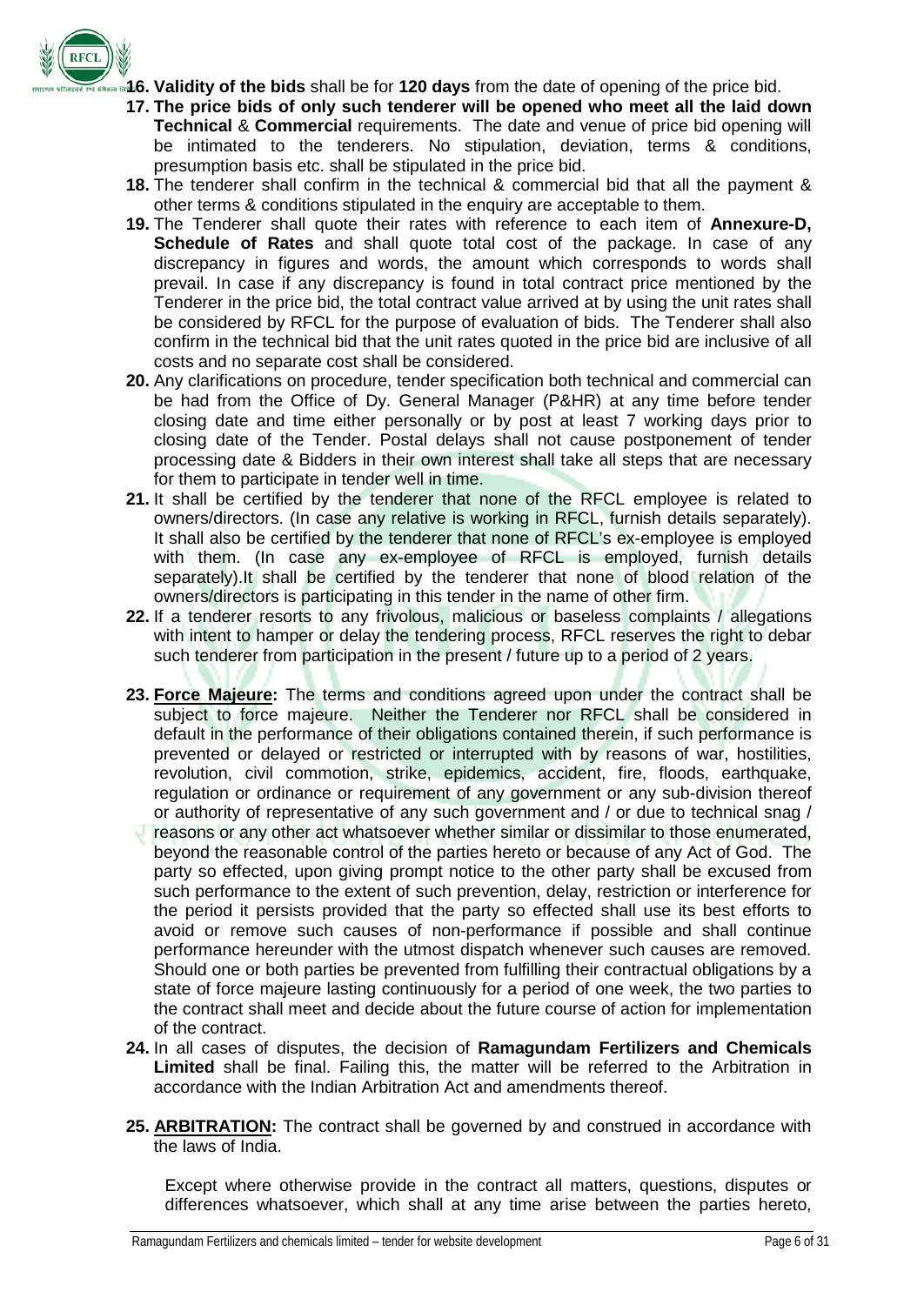

touching the construction, meaning , operation or effect of the contract, or out the matters relating to the contract or breach thereof, or the respective rights or liabilities of the parties, whether during or after completion of works or whether before or after termination shall after written notice by either party to the contract to be referred to Designated Unit Head / E.D. / Functional Director / CEO, Ramagundam Fertilizers and Chemicals Limited for appointment of Arbitrator. (Appropriate designated authority may be inserted as per contract value)

The Arbitration proceeding shall be governed by the Arbitration & Conciliation Act. 1996, The Arbitration & Conciliation (Amendment Act 2015) or any further statutory modification or re-enactment thereof and the rules made there under.

If the arbitrator, to whom matter is referred, vacates his / her office by any reason whatsoever then the next arbitrator so appointed by the authority referred above may start the proceedings from where his predecessor left or at any such stage he may deem fit.

It is agreed by and between the parties that in case a reference is made to the Arbitrator or the Arbitral Tribunal for the purpose of resolving the disputes / differences arising out of the contract by and between the parties hereto, the Arbitrator or the Arbitral Tribunal shall not award interest on the awarded amount more than the rate of SBI MCLR rate (one year) applicable to RFCL on the date of award of contract.

- **26. JURISDICTION**: All actions at law or suits arising out of or in connection with this contract or the subject matter thereof will be instituted in a Court of Delhi, Noida.
- **27.** Laws governing contract: The contract shall be governed by the laws of Union of India for the time being in force.

#### **28. Sister/group/associates Company/Concern**

The prospective Bidders having any common proprietor/partners/ Directors/managing Partners, etc. or having any other common criteria shall be considered as Sister/Group/Associates Company/Concern. In such cases, only one of them will be eligible for participation in the tender. Bidders have to submit a declaration on letter head along with the technical bid that:

- a) No other Firm/Sister concern/Associate belonging to the same group is participating /submitting this tender.
- b) That the bidders, their associates, Sister Concern, etc. have not been black

**IT Listed by any institutional agency/Govt. Dept./Public Sector Undertaking in** the last two years.

In case of concealment of any fact, if detected later on, such Bidders will be debarred from all future dealings with RFCL as well as cancellation of their bid for this tender.

#### **29. Indemnity**

The Successful Bidder shall indemnify RFCL and keep indemnified for any loss or damage, cost or consequences that RFCL may sustain, suffer or incur on account of violation of patent, trademarks, etc. by the bidder. The Successful Bidder shall always remain liable to RFCL for any Losses (including, without limitation, any legal fees, costs, charges, demands, actions, liabilities expenses or disbursements incurred therein or incidental thereto) or damage (whether foreseeable or not)) suffered by RFCL due to any technical error or negligence or fault on the part of the bidder, and the bidder also shall indemnify RFCL for the same. The total liability of the selected bidder under this clause and contract shall not exceed the total contract value.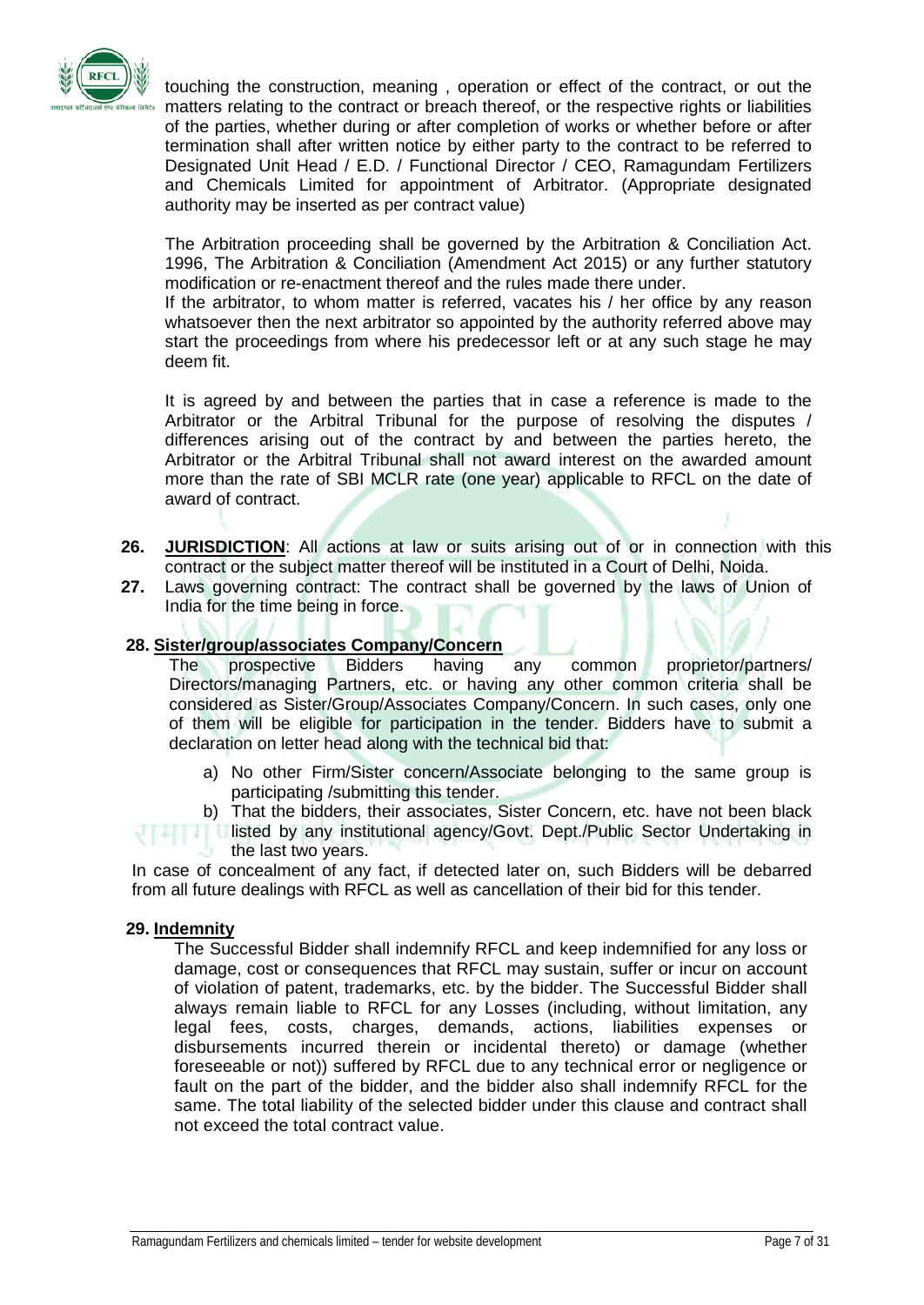

## **TECHNICAL AND COMMERCIAL TERMS & CONDITIONS**

## 1) **ESSENTIAL QULIFICATION CRITERION.**

Qualification Criteria given below specifies minimum Qualification Criteria in various areas to ensure that Tenderer has necessary experience, expertise, financial and human resources to successfully design, develop, upload including security audit and maintain the website to the desired quality service. Offers from the Tenderers not meeting the qualification criteria shall not be considered.

| Sr.<br>No.     | <b>Criteria</b>                                                                                                                                                                                                                                                                                                                                                                                                                                                                                                                                                                                                                                        | <b>Document To be</b><br>submitted by bidder                                                                                                                                                                                                           |
|----------------|--------------------------------------------------------------------------------------------------------------------------------------------------------------------------------------------------------------------------------------------------------------------------------------------------------------------------------------------------------------------------------------------------------------------------------------------------------------------------------------------------------------------------------------------------------------------------------------------------------------------------------------------------------|--------------------------------------------------------------------------------------------------------------------------------------------------------------------------------------------------------------------------------------------------------|
| $\mathbf{1}$   | The Tenderer should be registered as per the<br>relevant Act (Companies Act or Limited<br>Partnership Act<br>Sole<br>Liability<br>or<br>Proprietorship, any other relevant Act) in<br>India                                                                                                                                                                                                                                                                                                                                                                                                                                                            | Copy of Certificate<br>0f<br>Incorporation/Registration<br>or equivalent.                                                                                                                                                                              |
| 2              | Tenderer should<br>have<br>experience<br>οf<br>successfully completed similar works in India<br>(i.e. "Design, Development, uploading and<br>maintenance of website") during last 7<br>years ending last day of month previous to<br>the one in which applications are invited and<br>should have executed either of the following:<br>i. at least 3 orders of similar nature of value<br>not less than Rs. 1.17 Lakhs each<br>or<br>at least 2 orders of similar nature of value<br>ii.<br>not less than Rs. 1.46 Lakhs each<br>or<br>Uili at least 1 orders of similar nature of value <b>Address of Temperature</b><br>not less than Rs. 2.34 Lakhs | Copies<br>of<br>such<br><b>Work</b><br>orders<br>along<br>with<br>successful<br>completion<br>certificate<br>may<br>be<br>enclosed with names<br>of<br>contact<br>&<br>persons<br>telephone<br>numbers<br>to<br>obtain<br>feedback<br>if<br>necessary. |
| 3.             | The Tenderer should have positive net worth<br>to execute the order of this nature                                                                                                                                                                                                                                                                                                                                                                                                                                                                                                                                                                     | Self-certified Copy of the<br>latest audited balance<br>sheet with all annexures.                                                                                                                                                                      |
| 4 <sup>1</sup> | Tenderer<br>should<br><b>The</b><br>not<br>have<br>been<br>blacklisted by any State Govt. / Public Sector /<br>Central Govt. Department / organization as on<br>date of submission of this tender.                                                                                                                                                                                                                                                                                                                                                                                                                                                     | Self-certification by the<br>Tenderer on their<br>letterhead.                                                                                                                                                                                          |
| 5.             | Tenderer should have successfully hosted at<br>least two sites for mid-sized companies<br>having turn over > 100 crores and must have<br>undertaken AMC of at least one site for over<br>one year.                                                                                                                                                                                                                                                                                                                                                                                                                                                     | Documentary proof in<br>support of claim                                                                                                                                                                                                               |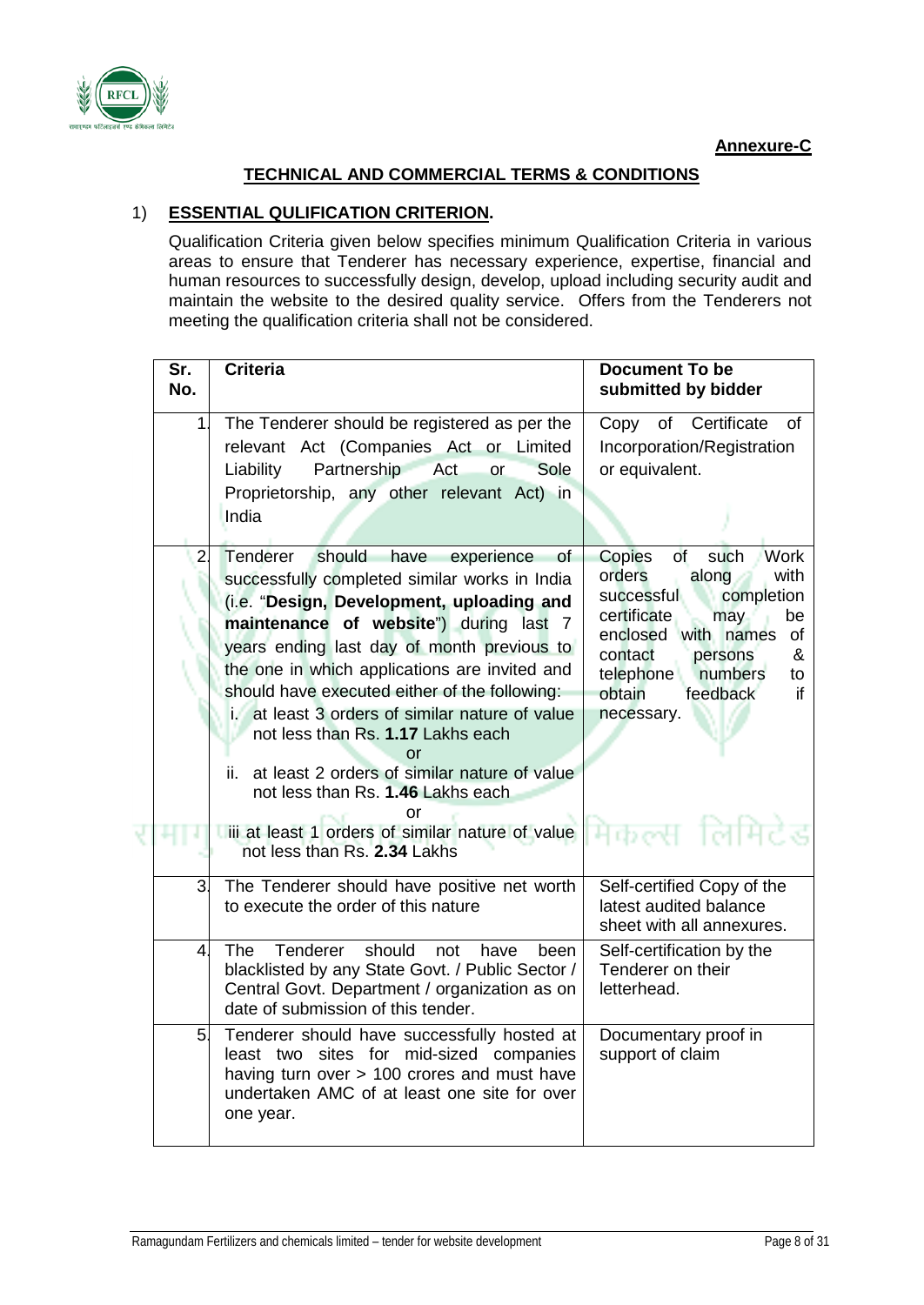

| 6. | The Tenderer should have at least three<br>expert and qualified technical manpower<br>(i.e. B.E.(CS) / MCA / Graduate with one<br>year Diploma in Web Designing from a<br>recognized institute) with minimum 3<br><b>experience</b> to undertake<br>years<br>implementation of this website development<br>and capable of providing remedial measures<br>in case of any problem. | List of Experts along with<br>Qualification and<br>experience. |
|----|----------------------------------------------------------------------------------------------------------------------------------------------------------------------------------------------------------------------------------------------------------------------------------------------------------------------------------------------------------------------------------|----------------------------------------------------------------|
|    | The Tenderer shall submit and comply all<br>Annexures                                                                                                                                                                                                                                                                                                                            | Duly filled, signed and<br>stamped Annexures.                  |

# **2) SCOPE OF WORK**

#### **a)Broad scope of the project is as follows:**

- i.Maintenance of the website (Both Hindi & English) as per GOI, GIGW Guidelines for website with Content Management System (CMS).
- **ii.**To provide certification from standardisation, testing and Quality Certification **(STQC) Directorate in support of website compliance with GIGW.**
- iii.Database driven approach, Linux based and use of latest software
- iv.Addition of content of minimum 150 pages (50 static & 100 dynamic) to be added as and when required.
- v.Writing of all the contents in the website.
- vi.Provision of link to E-tendering as well as govt. of India e-procurement site for loading of tenders.
- vii.Loading of tenders on RFCL site.
- viii.Should Support integration with SMS gateway. The SMS service provider will be provided by RFCL as and when required.
- ix.Should Support integration with payment gateway as and when required.
- x.Should support responsive page design compatible to multiple size screens (computer, tablet, mobiles and any other).
- xi.Training to RFCL officials for content placement at RFCL office, Delhi.
- xii.To provide clearance of website from **CERT-In empanelled agency or any Government of India Agency for security audit certificate and ensure safe**
- **hosting of website on NIC Cloud.** RFCL will share the detail of user-id and password with the successful bidder.
	- xiii.To Provide Source Code with Complete Documentation (including System & Operations Manuals).
	- xiv.Translation of contents from English to Hindi & Editing of English & Hindi Contents wherever required.
	- xv.Off-line site to be maintained on successful tenderer's site.
	- xvi.To provide extensive Website analytics and statistics like visitor analysis.
	- xvii.Two years maintenance of the website with rectification of errors, addition or up gradation of contents.
	- xviii.If at any later stage, RFCL wishes to host their website on any other Server, same may be hosted by the successful tenderer without any additional cost.

## **b) PROJECT REQUIREMENTS:**

Developer must follow Guidelines for Indian Government websites (GIGW) to ensure proper standardization of all content website needs to be design with all dynamic features for updation and prescribed web accessibility features as below

i.Least site opening time

ii.Clean and professional design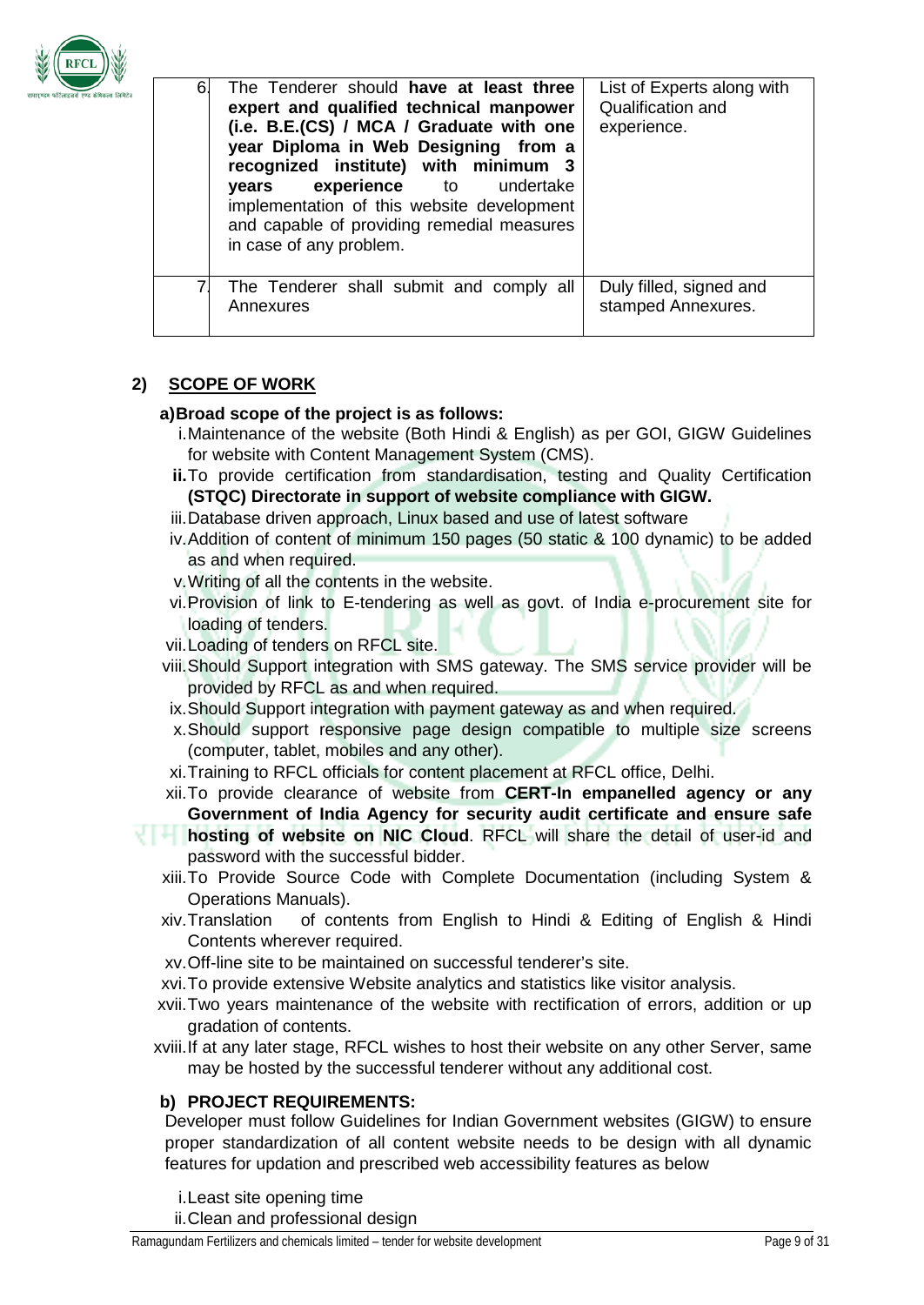

iii.Website reflect our organization intent iv.Search engine friendly website

v.Security of website

Overview home page, definitions, disclaimer, RTI info, Public Grievances, employees info etc., have to be given for the organization i.e. RFCL.

### **c)Functionality Covered In Website**

Website-Components: The proposed website should have two broad components:

- **a) Visitor Section**
	- **i. Landing Page:** There would be landing page of the website, which should contain links to English Version, Hindi Version, sitemap, Accessibility drop down, social media, colour theme etc.
	- **ii.Hindi Content:** The Hindi Content should be in Unicode font (Mangal). The visitors would be able to view the content with ease without any requirement of font download. However, there might be a case wherein browser might not support automatic font configuration, so proper guidelines should be there for configuration for such users.
	- **iii.Notices and Circulars:** All notices and circulars originating from RFCL should be listed here. The notices and circulars should be listed date-wise. All notices and circulars should have a valid date and after date expiry, it would be automatically moved to archives section under Notices and Circulars.
	- **iv.Forms and Downloads:** All forms originating from RFCL should be listed under various categories under Forms and downloads sections. The format for all should be PDF file. For each file, brief description along with size of file should be mentioned. Here also these forms should have a valid date and after expiry of valid date, it should automatically be moved to archives section under Forms and Downloads.
	- **v.Media Centre:** This would have following sections:
		- **a. News / Press Release:** All News / Press releases from RFCL along with the date should be listed under this section.
		- **b. Photo Gallery:** Event-wise photographs should be listed under this section. Each photograph would have a brief description. All photographs would be listed in thumbnail (small) size and on clicking on the photograph it should be opened in a new window with original size.
- **c.** Video Gallery: The Video Gallery should have features to support live video streaming of events through website.
	- **d. Events Calendar:** List along with details of all forthcoming events should be mentioned under this section. When the date of event passes on, the event should automatically be moved to archives section under Events.
	- **vi.Tenders:** The visitors to the site should be able to view the Tenders. The tender would be listed category-wise and date of expiry-wise. If a corrigendum is issued for the tender then it should be listed below that tender. On expiry of the last date of submission, the tender should be moved to archives section of Tender. Also cancelled tenders should be listed under cancelled tenders section under Tenders.
	- **vii.Careers:** visitors to the site should be able to view all postings of the RFCL. Complete details as to how to apply, where to apply, eligibility criteria and last date of submission should be listed here. On expiry of the last date of submission, the job opening should be moved to archives section.
	- **viii.Discussion Forum:** A time bound forum for getting views from visitors of the website on a particular issue. The Department Administrator would create a topic and provide views of Department on that topic. The visitors should then be able to post their views on that topic. The views posted by the visitors would be first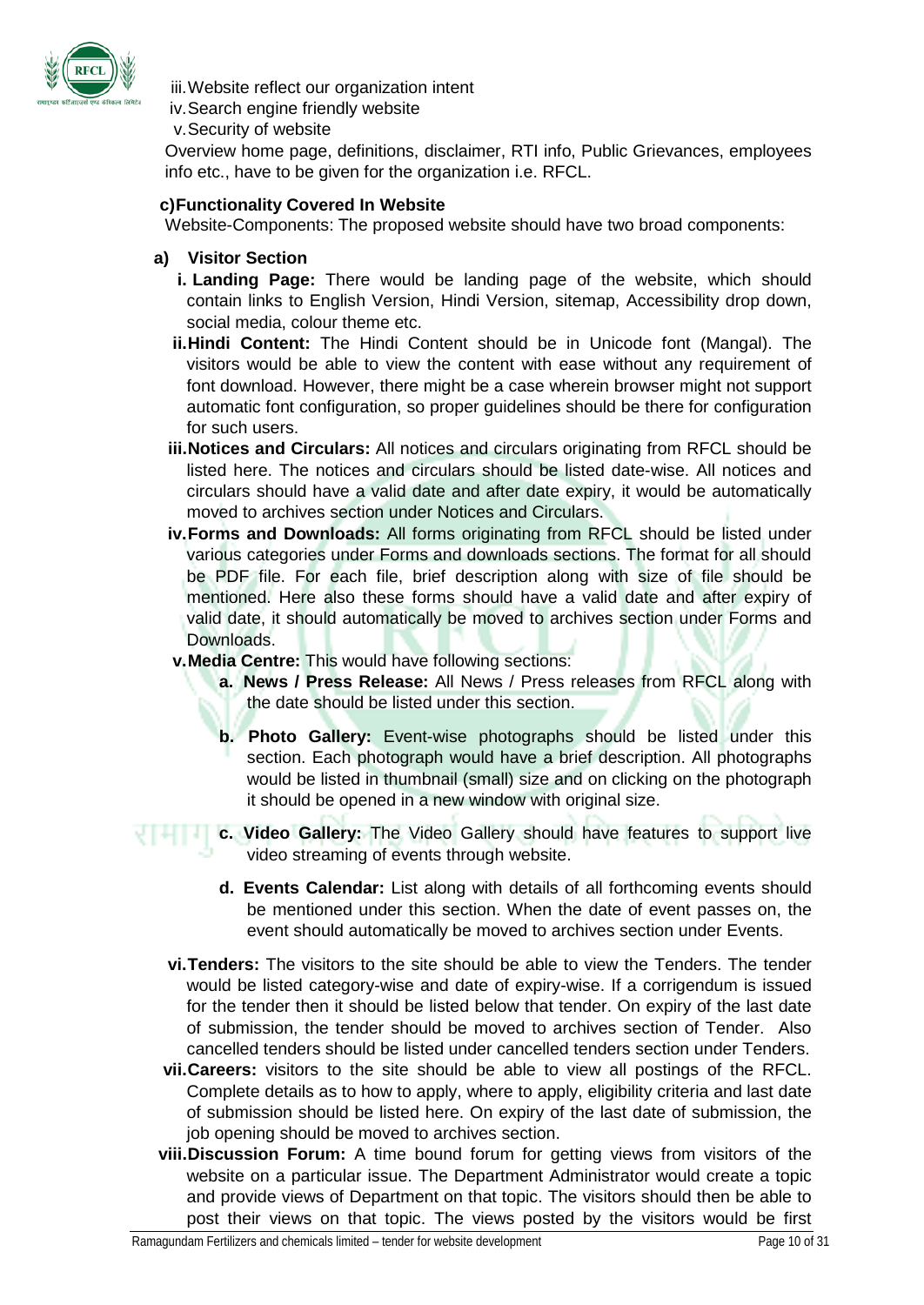

approved by the department and then should be made available on the website however, the administrator should be able to make any changes in the view posted by the visitor.

- **ix.Related Links:** Links to other government websites and web applications should be provided.
- **x. Frequently Asked Questions:** Provision of frequently asked questions along with answers to those questions. The department administrator should also have the option to link the feedback received from visitors with frequently asked questions.
- **xi. Banners and Advertisements:** Facility to promote schemes of different ministries of GOI and programs.

they can be displayed prominently on government websites in the form of banners (image/flash in centre of page) and panels (image/flash on left/right side of page).

- **xii. Feedback:** Provision for the visitors to post the feedback through the website. The feedback can be a general feedback, feedback on content and department/section specific feedback.
- **xiii. Visualization:** As per government of India guidelines for website.
- **xiv. Content Structure:** The website should have level content structure (for both Hindi and English) i.e. there should be main links in the website. Under each main link, there should be sub-links. Under each sub-link here should be sub-links level 2 and so on.
- **xv. Full Text Search:** Provision of Full text search in the website for all the content. On entering any keyword, the system must be able to search in all links, sub-links and sub sub-links and should provide links where that word is present. On clicking the link the content should be displayed.

#### **b) Administrator Section:**

Website should have all the facilities as given below:

- **i. Secure Login:**
	- **a.** Admin section must be protected by username and password and using salted MD5 encryption.
	- **b.** At database level also, password should be stored in encrypted format.
	- **c.** After 5 consecutive wrong attempts the password should be reset and new password would be sent to administrator through email.
- **ii. Links:** Administrator would be able to add/delete the links pertaining to Hindi/English in the website at any point of time from any location. The control for the same should so user friendly that a simple data entry operator should be able to update the links. There would be three types of links, File (link to a file i.e. Doc, PDF, JPG etc), URL (Link to some other website) and Content (Static information in rich text format).Also the administrator should be able to set the order in which the links would appear in the website.
- **iii. Page Title:** For each link created, the admin would specify the title of page.

a. **Link Validity:** For each link created, the admin would specify the date by which the link expires. The default value should never expires.

**(i) Ownership:** For each content the admin should specify the source of the content and owner of the content.

**(ii) Meta Data:** For each content the admin should specify the metadata

b. **Content Structure:** The admin should add links in the website. Now each link can be a main link. At the same time it can be a sub-link to some other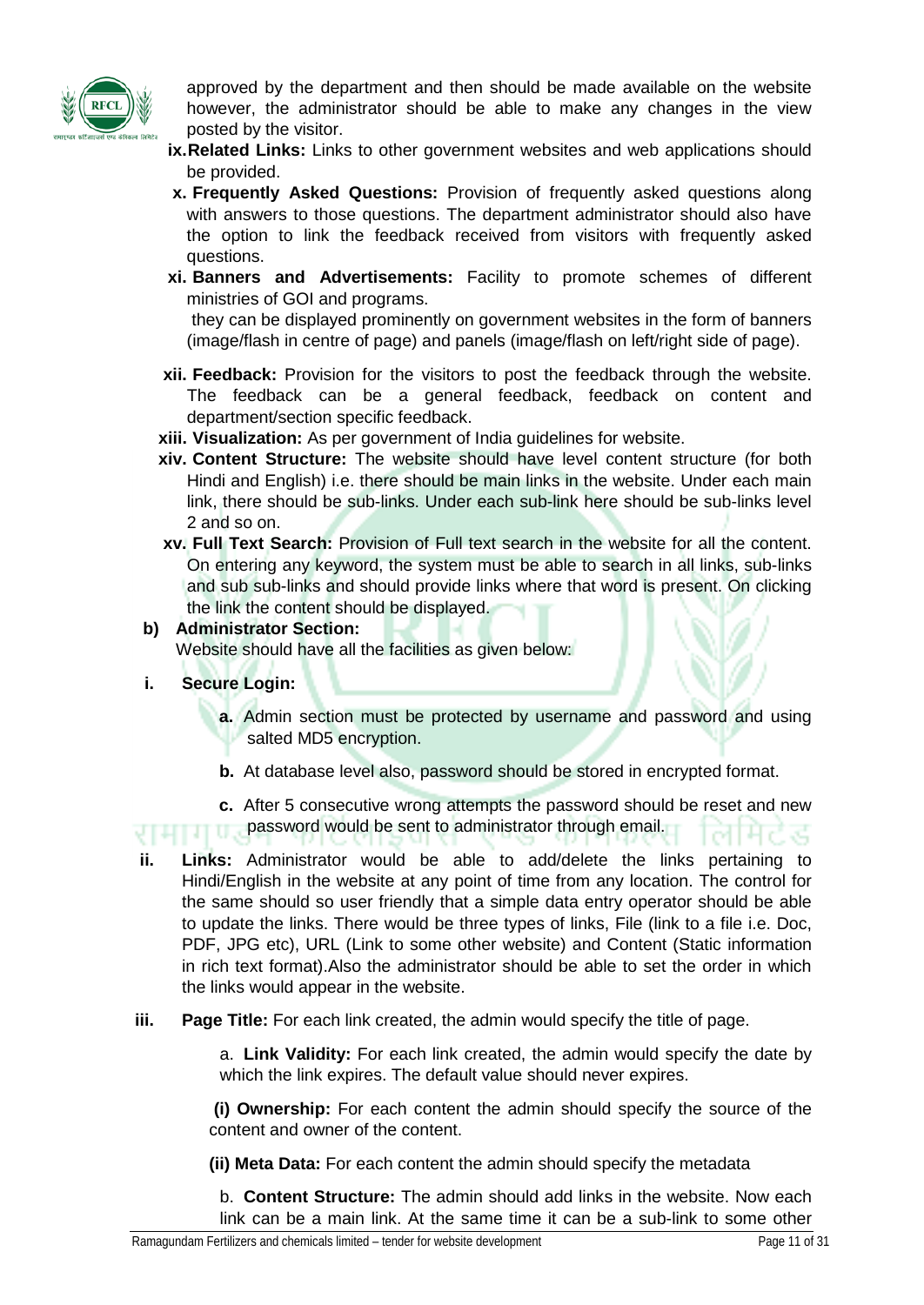

link. Also simultaneously, it can be a sub-link level 2 thus achieving complete flexibility.

c. **Tenders:** Through this section the administrator should be able to Add/Delete/Modify the tenders originating from the department. The admin should have the option to add corrigendum for the tender and also cancel or altogether delete the tender.

d. **Feedback Management System:** The admin should be able to view all feedback received for a particular date or for duration. Now the admin should be able to send the reply for the same and email would be sent to the visitor's email address. Three types of feedbacks would be viewed and replied.

- i.General
- ii.Content Specific
- iii.Department/Section Specific: For department/ section specific tenders the administrator should specify sections and email address for each section. This way apart from viewing the feedback received for a particular section of the department an email should be automatically sent to that section email mentioned by admin.

e. **Circulars:** Through this section the Administrator of the site should be able to Add/Edit/Delete the Circulars in the website

f. **Photo Gallery:** Through this Module the Administrator should be able to add/update the categories in the website & should further be able to Add/Delete/Modify the photographs pertaining to that category in the website.

g. **Video Gallery:** Through this Module the Administrator should be able to add/update the categories in the website & should further be able to Add/Delete/Modify the videos pertaining to that category in the website.

h. **Downloads:** Administrator should have the option to add/delete/modify the files pertaining to download section.

i. **Careers:** Through this section the administrator should be able to Add/Delete/Modify the Job Openings.

- **iv. Technology Used** The website for RFCL should be developed on the latest platform. The operating system requirements at Server should be Linux. Detail of the Server and OS has been mentioned in Annexure-'A'
- **v. Link to E-tendering / "eprocure.gov.in" sites:** The site should have a section for providing link to E tendering as well as Govt. of India "eprocure.gov.in" site for loading of tenders.

## **vi. Implementation Approach**

- **a.** On receipt of work order the Developer should prepare 3 sample layouts for the website and should be submitted to Dy. General Manager (P&HR), RFCL for approval. All changes suggestion for the layout would be done by the Developer.
- **b.** Further work should only be started after approval. Work should be done based on the GIGW & cyber security guidelines. The website should be subsequently launched.
- **c.** Training should be provided to at least two RFCL officials for management of Administrative Interface at RFCL, Delhi.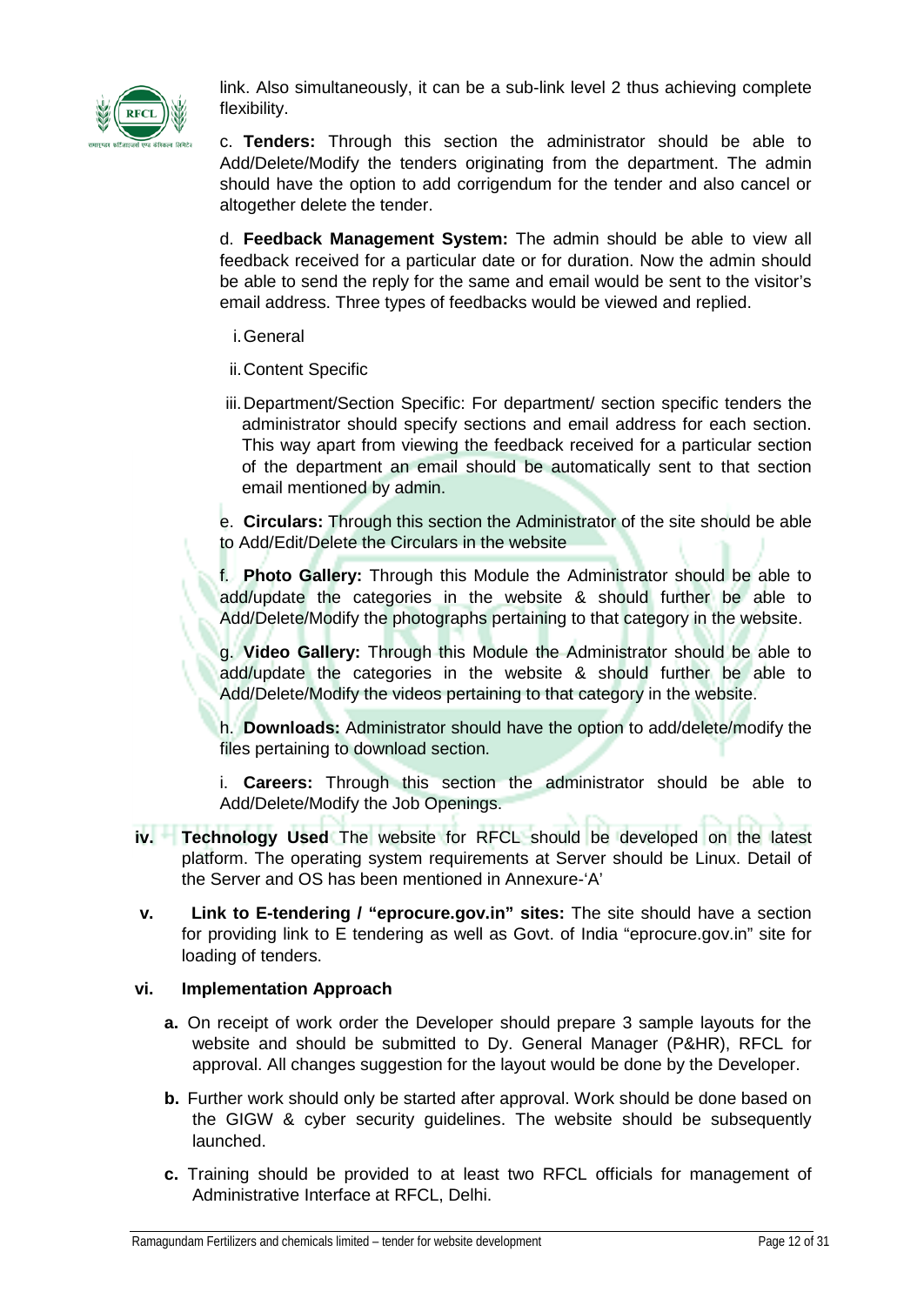

**d.** The Developer should provide two year technical maintenance for the website which should essentially mean rectification of errors and correction or addition of contents. For addition of new functionality / pages separate proposal would be submitted after understanding the requirement

## **3) GENERAL AND COMMERCIAL TERMS & CONDITIONS**

- i. **Award of contract** will be made at the sole & absolute discretion of RFCL, which shall not be disputed. Work Order issued on the basis of this tender will be called contract. The terms and conditions as embodied in the contract shall be final and shall supersede any other terms and conditions that might have been indicated in the tender submitted by the tenderers. The terms & conditions given in the tender documents shall also form part of Work Order.
- ii. The Tenderer's Engineer shall submit Security audit report from CERT-In empanelled agencies and certificate from STQC with regard to GIGW Compliance to RFCL after successful Implementation on NIC Cloud and shall be certified by Sr. Mgr (IT), RFCL.
- iii. **Contract Period:** Contract period may be reduced or extended on same rates, terms & conditions for a period of one more year by mutual consent. The rates, terms & conditions shall remain firm for the entire contractual and extended period.
- iv. **AMC Period** AMC will start from the date of award of contract.
- v. **Cancellation of the contract:** RFCL reserves the right to cancel the contract, if services are found to be unsatisfactory without giving any explanation on this account.
- vi. **Clear understanding**: When a tenderer submits his tender in response to these tender documents, he will be deemed to have understood fully about requirements terms and conditions. No claim from tenderer shall be entertained whatsoever on the plea that the tenderer did not have a clear idea on any particular point and or a clause of the tender.
- vii. **Workmen Compensation**: The Tenderer will be solely responsible for any liability of his workers in respect of any accident, injury arising out of and / or in the course of Tenderer's employment. To meet the aforesaid obligation under the Workmen Compensation Act, the Tenderer will obtain an Insurance Cover Note under Workmen's Compensation Policy from any of the Insurance Company in respect of persons employed by him for carrying out his work and obligations under the agreement. The premium payable for the aforesaid
- Insurance Policy shall be borne by the Tenderer. The Tenderer shall ensure that the said Insurance Policy remain valid till the expiry of the Contract. Photocopy of the above Insurance Cover is required to be submitted by the Tenderer to RFCL immediately after the issue of LOI but before the start of work. Payment against the work done will not be released to the Tenderer until and unless photocopy of Insurance Cover is submitted to the Company. If any clause in which by virtue of the provisions of Section 12, Sub Section (1) of the Workmen Compensation Act, 1923 or any other Law for the time being in force, RFCL is obliged to pay compensation to a workman employed by Tenderer in execution of work, RFCL will recover from the Tenderer the amount of compensation so paid.
- viii. **Agreement:** The successful tenderer shall be required to execute an Agreement on a non-judicial stamp paper of Rs. 100/- with RFCL within ten days of receipt by him of the Letter of Intent / Work Order which ever is earlier. The agreement to be executed will be in the Agreement Performa to be provided by RFCL at the time of award of Contract. The cost of stamp paper will be borne by the Tenderer.
- ix. **Secrecy**: Any information delivered or otherwise communicated by RFCL to supplier in connection with the contract shall be regarded as secret and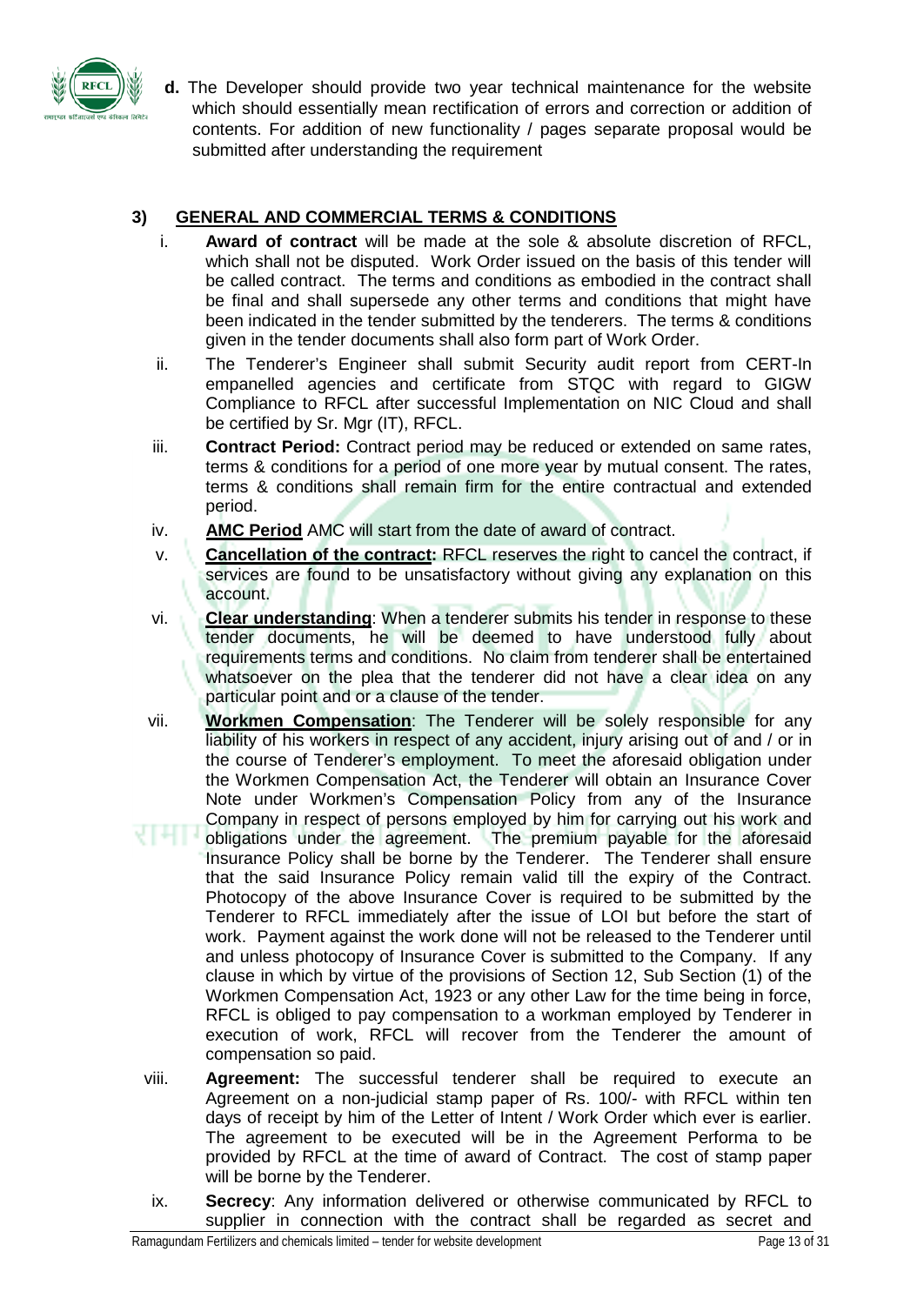

confidential and shall not without the written consent of RFCL be published or disclosed to any third party or made use of by the supplier except for the purpose of implementing the contract.

- x. **Statutory Requirements**: The Tenderer shall comply with all statutory requirements and laws in performing the contract. The responsibility for action / safety of his employees while performing the contract by the Tenderer shall be solely his.
- xi. **Indemnity:** The Tenderer shall indemnify RFCL against any infringement of trademark /copyright or title to goods / services by him and shall be solely responsible for goods / services offered.
- xii. **Relation:** Should a Tenderer has a relation whether by blood or otherwise with any of the employees of RFCL, the Tenderer must disclose the relations in the Form of Declaration as per format at **Annexure-E** at the time of submission of Tender failing which RFCL may at its discretion reject the tender or rescind the contract.
- xiii. **Taxes**: Tenderer shall ensure that the prices quoted are inclusive of all Taxes (excluding GST), duties and other statutory levies or which may become applicable / leviable in future or from time to time. Unless specified to the contrary in the bid, all present and future taxes & other statutory levies shall be borne and paid for by the Tenderer. Payment of Taxes shall be the responsibility of Tenderer and shall not be payable by RFCL and the Tenderer shall not raise any dispute in this regard at a later stage. The rates quoted and agreed finally by RFCL shall be firm and shall not be subject to any escalation whatsoever throughout the contract period or extended period thereof. GST applicable shall be quoted separately in the price bid.
- xiv. **TDS**: Income tax and surcharge thereon and GST TDS if applicable, as per provisions of Income Tax rules and GST rules and its amendments from time-totime, shall be recovered from your bills. TDS certificate shall be issued to you.

## xv. **Security Deposit**

- a. The successful tenderer shall require to furnish a security deposit of the amount equivalent to 3% of the basic contract value of two year AMC by way of Bank Guarantee from any Nationalized / Scheduled bank except rural and Cooperative banks in favour of Ramagundam Fertilizers and Chemicals Limited., for due and faithful performance of the contract during the contract period (2 years + implementation period) within a period of 15 days from the date of award of the contract. The Bank Guarantee shall be valid till the period of the contract (2 years + implementation period) together with a claim period of six months. In case the contract is extended, the validity of the BG shall also be extended for the extended contract period. This Bank Guarantee shall be submitted at RFCL Corp. Office, New Delhi.
- b. The above deposit shall be deemed to be security for the faithful performance of the contract (2 years + implementation period) and for the purpose of Section 74 of the Indian Contract Act 1872 and for the extension of that section. The contract shall be deemed to be borne / given by the Tenderer for the performance of an essential duty.
- c. This security deposit shall be refunded (or BG released) after successful completion of contract period and satisfactory performance during the contract period, and certification to that effect has been issued by RFCL. It shall be lawful for RFCL, if any differences or dispute are likely to occur, to defer payment of the security deposit or any portion thereof, which may be due for release until such difference and dispute, has been finally settled or adjusted.
- d. The security deposit shall not bear any interest.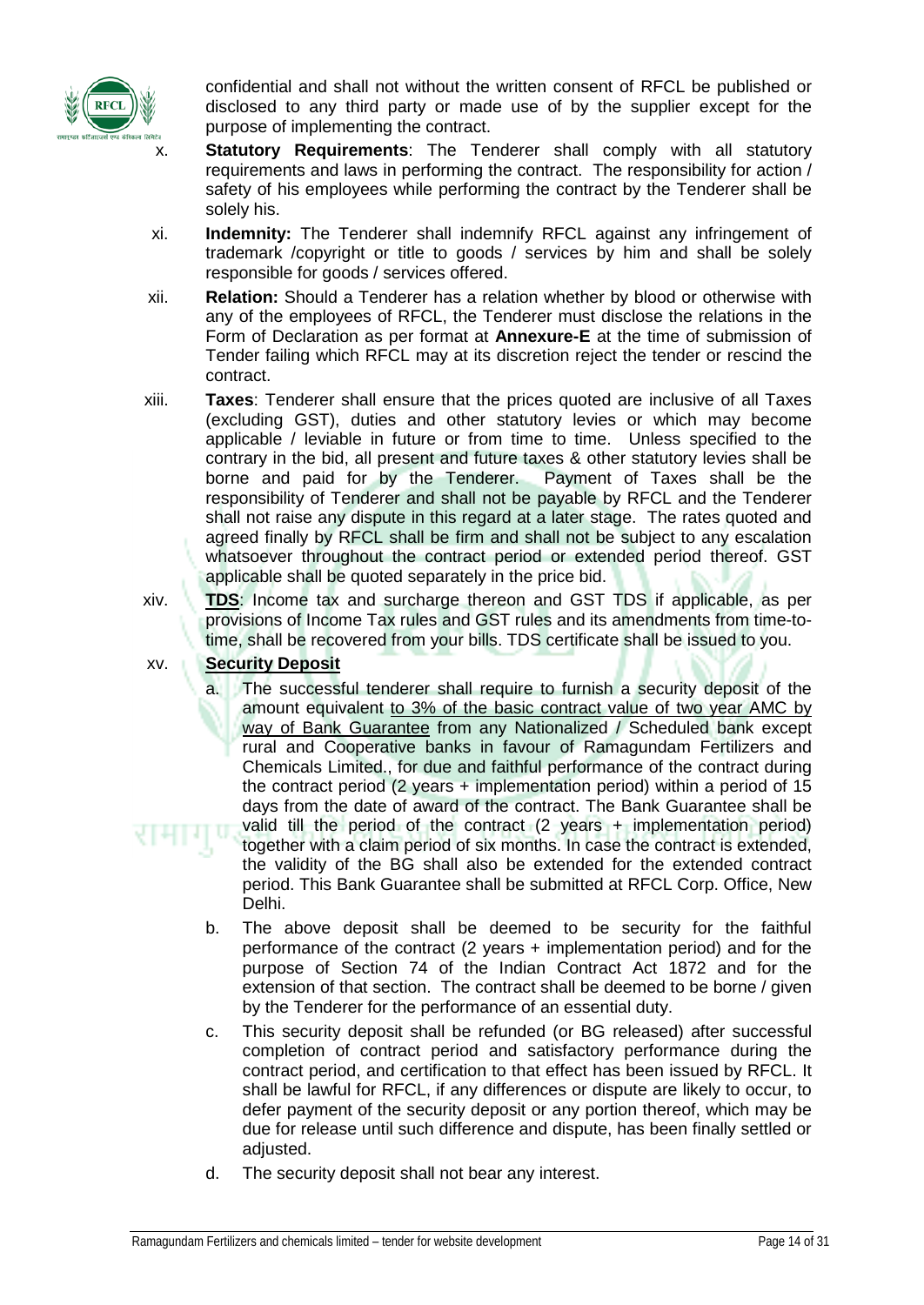

xvi. **Risk & Cost**: If the contractor fails to perform the contract in accordance with the terms and conditions of the contract, RFCL shall have a right to get the job completed by any other agency at the risk and cost of the contractor.

xvii. **Claims**: RFCL shall be entitled to retain the amount, if any, of its claim against the successful tenderer, whether liquidated or un-liquidated arising out of the contract under reference or otherwise, however and set off the same pro-rata against any amount payable to the successful tenderer under the contract under reference, without prejudice and in addition to the other rights of RFCL, to cover the amount of claim by other remedies, legally available.

#### xviii. **Payment Terms**:

- (i) AMC Payment year shall be released quarterly at the end of each quarter on submission of original bills and Satisfactory Performance Report during the quarter.
- (ii) Contractor to raise tax invoice(s) as per GST rules. GST shall be released against Tax invoices on verification of same in GST portal.
- **xix. Service Level Agreement (SLA) and Price Reduction during Operation and Maintenance:** In case of maintenance support for the contents of the Website, a price reduction of Rs 1000 (one thousand) per day subject to maximum of 10% of the total contract value will be applicable if the support is not provided within 24 hours of the call being logged.

## **CONSIGNEE**

Manager (Contract & Procurement) Ramagundam Fertilizers and Chemicals Limited 4<sup>th</sup> Floor, KRIBHCO Building, Sector-1, NOIDA-201301.

## 4) **TERMINATION OF THE CONTRACT**

The Contract is liable to be terminated if the Contractor:

- a) Becomes bankrupt or insolvent or goes into liquidation (other than a voluntary liquidation for the purpose of amalgamation or reconstruction, in the case of a Company) or is ordered to be wound up or has a receiver appointed on its assets or execution or distress is levied upon all or substantially all of his/their assets or property on the works or
- b) Makes an arrangement with or assignments in favour of his/their creditors or agrees to carry out the contract under a committee or inspection of his/their creditors; or
- c) Abandons the work; or
	- d) Persistently disregards the instructions of Engineer in contravention of any provision of the Contract; or
	- e) Fails to adhere to the agreed program of work; or
	- f) Assigns or sublets the work in whole or in part thereof without prior written consent of RFCL; or
	- g) Performance is not satisfactory; or
	- h) Defaults in the performance of any material undertaking under the contract and fails to correct such default to the reasonable satisfaction of RFCL within fifteen days after written notice of such default is provided to the Contractor. Such termination will be by 15 (fifteen) days notice in writing and no claim/compensation shall be payable by RFCL as a result of such termination.
	- i) At any time, the contractor makes default in proceeding with the works/job with due diligence and continues to do so after a notice in writing of seven (7) days from EIC/OIC.
	- j) If the contractor obtains the contract with RFCL as a result of ring tendering, or with illegal measures;
- k) Information submitted/furnished by the contract are found to be incorrect.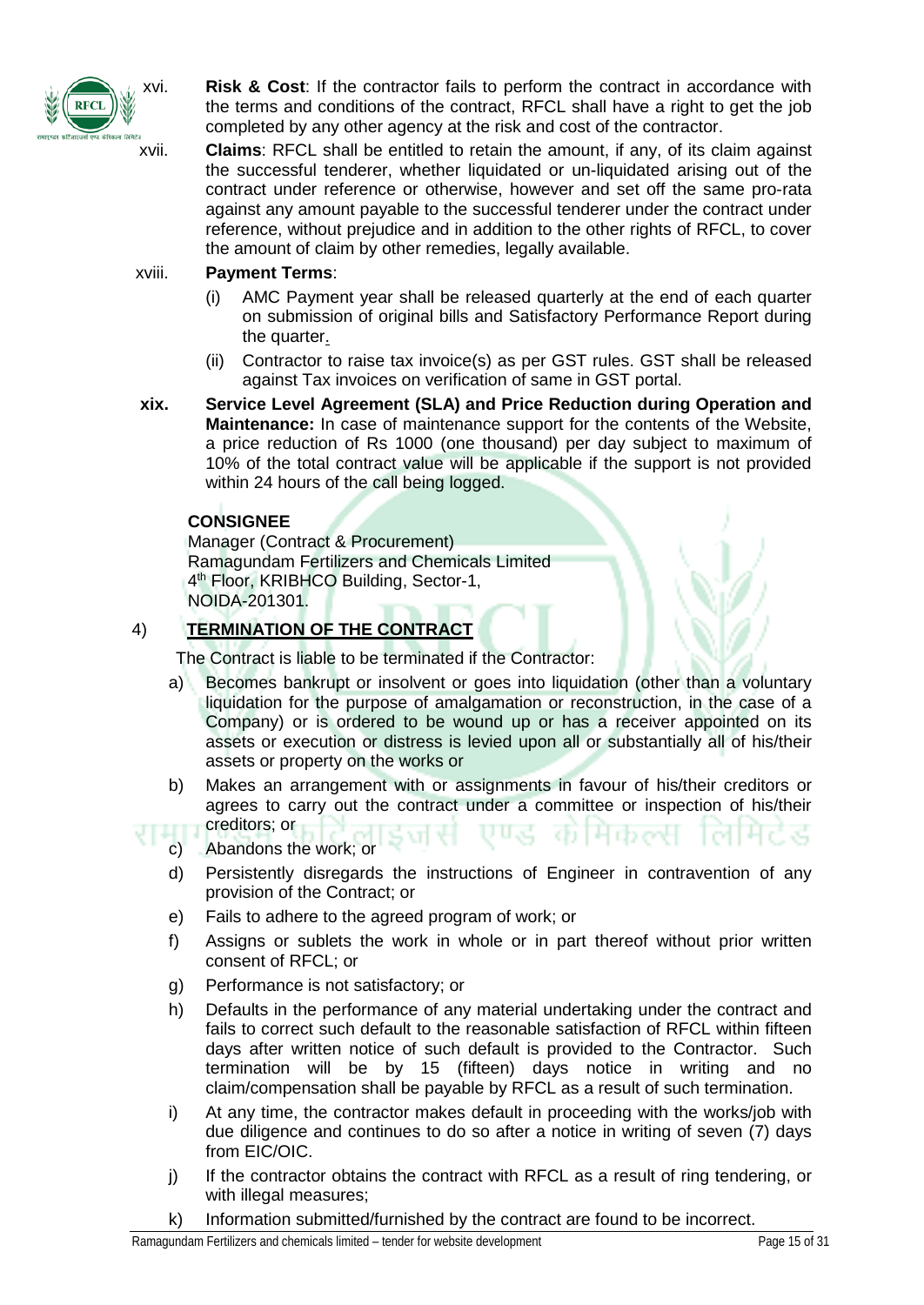

l) The above shall be without prejudice to RFCL's other rights under the law.

#### 5) **CONSEQUENCES OF TERMINATION**

If the contract is terminated by Owner for reasons detailed above or for any other reasons whatsoever:

- m) The owner shall reserve the right to get work completed at the risk and cost of the contractor and to recover from the contractor any amount by which the cost of completing the work by any other agency shall exceed the value of the contract without prejudice to any other remedies/rights/claims etc. that may be available to the owner.
- n) Performance Guarantee Bond/Security in any form submitted by the contractor shall stand forfeited.
- o) The contractor shall have no claim to compensation for any loss sustained by him by reason of having entered into any commitment or made any advances on account of or with a view to the execution of works or on account of loss of expected profits.
- p) All the dues payable to the contractor for the work executed by him before and up to termination shall only be released after making adjustments for the expenses, charges, demands, expected losses etc. incurred by the owner as a consequence of termination of the contract.

#### 6) **RIGHTS OF RFCL**

A unilateral stoppage of work by the Contractor shall be considered a breach of the contract and RFCL reserves its right to take necessary and suitable action as it may deem fit, to adequately protect its interests, at the risk and cost of the Contractor. Any aforesaid action shall be without prejudice to any other action, right and remedies etc. that may also be available to RFCL.

#### 7) **ASSIGNMENT OR SUBLETTING OF CONTRACT**

The Tenderer shall not assign or sublet the contract or any part thereof or assign any rights or delegate any obligation there under without the prior written consent of RFCL. Any breach of this condition shall entitle RFCL to terminate the contract and the contractor shall be solely responsible and liable for any loss or damage arising out of or ensuing from such termination. RFCL reserves its right to recover the said losses or damages or charges and expenses incurred on this account in any manner whatsoever and from any dues payable to the contractor or available with RFCL. The permitted subletting of work by the contractor shall not establish any contractual

relationship between the sub- contractor and RFCL and shall also not relieve the contractor of any of his obligations under the contract.

> For & Behalf of M/s Ramagundam Fertilizers and Chemicals Limited

> > (Shashi) Dakash **PARAK COD Tatts 8. 2022.06.14** SHASHI Digitally signed by SHASHI PRAKASH  $16.20.25$   $+05.50$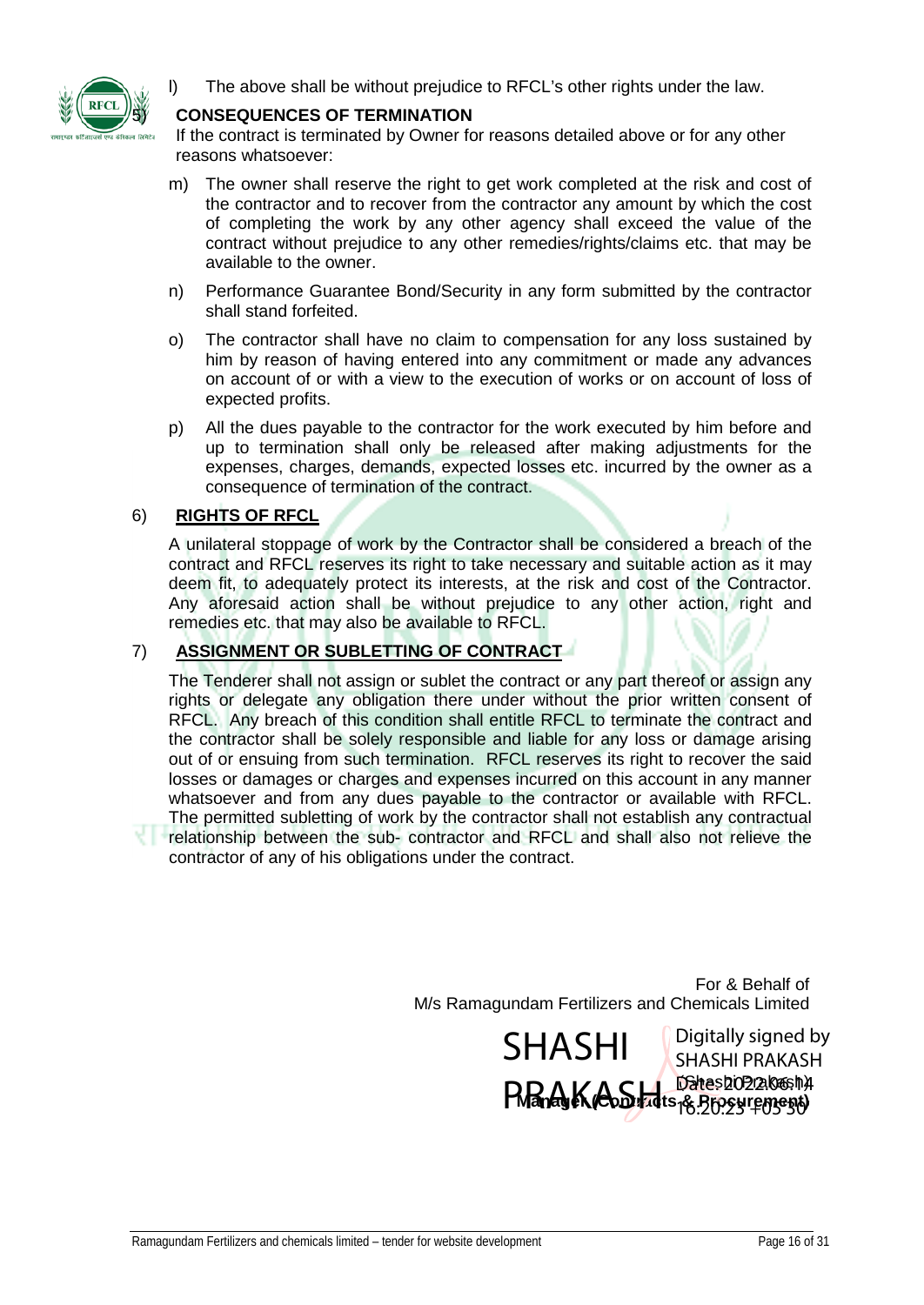

#### **Schedule of Rates**

**Annexure-D**

#### **A. Schedule of rates as per the following format including all taxes and overheads (if any)**

| S.        | Description                   | Unit rate $(\bar{\tau})$ | <b>GST</b> | <b>GST</b> | Total inclusive  |
|-----------|-------------------------------|--------------------------|------------|------------|------------------|
| <b>No</b> |                               |                          | %age       | Amount (₹) | of GST $($ ₹ $)$ |
| 1.        | Maintenance & support         |                          |            |            |                  |
|           | website<br>of<br>οf           |                          |            |            |                  |
|           | "Ramagundam                   |                          |            |            |                  |
|           | <b>Fertilizers</b><br>and     |                          |            |            |                  |
|           | Chemicals Limited" &          |                          |            |            |                  |
|           | support which includes        |                          |            |            |                  |
|           | <b>WebSecurity Audit from</b> |                          |            |            |                  |
|           | CERT-In empanelled            |                          |            |            |                  |
|           | agencies, Certification       |                          |            |            |                  |
|           | from STQC in support          |                          |            |            |                  |
|           | of website compliance         |                          |            |            |                  |
|           | with GIGW as per the          |                          |            |            |                  |
|           | Guidelines for Indian         |                          |            |            |                  |
|           | Government Websites           |                          |            |            |                  |
|           | (GIGW) with Cyber             |                          |            |            |                  |
|           | security features for         |                          |            |            |                  |
|           | two years.                    |                          |            |            |                  |
| 2.        | <b>Grand Total in figures</b> |                          |            |            |                  |
| 3.        | <b>Grand Total in words</b>   |                          |            |            |                  |

## **Service Accounting Code (SAC No):**

Note: Work shall be awarded to the bidder whose total evaluated price is lowest. In case prices are not filled up in the price bid and not as per requirement of the bidding document, that bid shall not be considered for evaluation.

Date: Name with the contract of the contract of the contract of the contract of the contract of the contract of the contract of the contract of the contract of the contract of the contract of the contract of the contract o **Designation** 

Signature of Authorised Person with Seal

# रामागुण्डम फर्टिलाइजुर्स एण्ड केमिकल्स लिमिटेड

| S.No | Bank details for payment through ECS / EFT Must be provided by vendor |  |  |
|------|-----------------------------------------------------------------------|--|--|
|      |                                                                       |  |  |
|      | Account No:                                                           |  |  |
| 2.   | Account Type:                                                         |  |  |
| 3.   | Name of Bank:                                                         |  |  |
| 4.   | <b>Branch Address:</b>                                                |  |  |
| 5.   | Branch Code and IFSC Number:                                          |  |  |
| 6.   | <b>RTGS/MICR Number:</b>                                              |  |  |
| 7.   | <b>PAN Number:</b>                                                    |  |  |
| 8.   | <b>GST Number:</b>                                                    |  |  |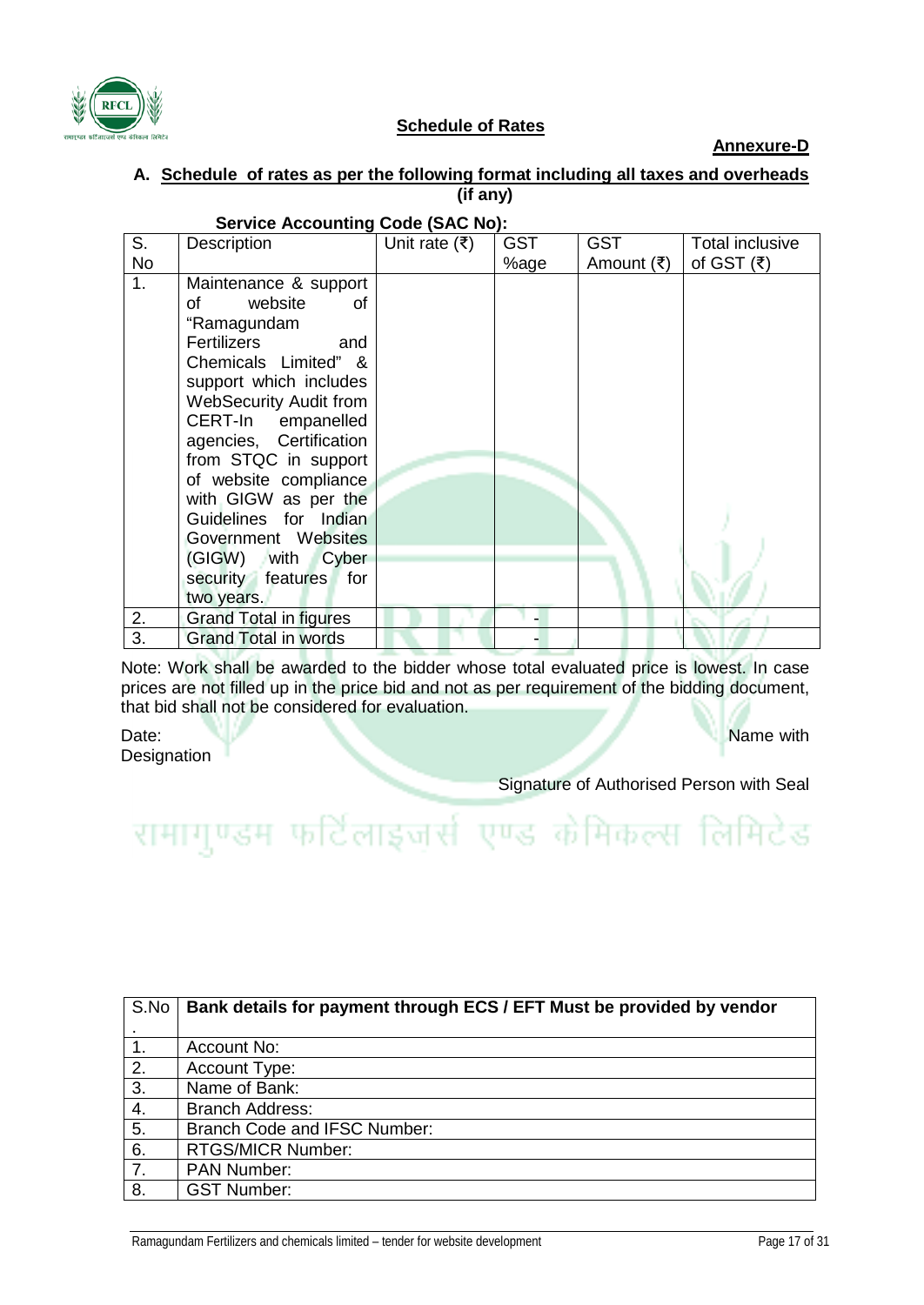

#### **DECLARATION FORM**

*"Tender Documents for Maintenance & support of website "Ramagundam Fertilizers and Chemicals Limited" which includes WebSecurity Audit from CERT-In empanelled agencies, Certification from STQC in support of website compliance with GIGW as per the Guidelines for Indian Government Websites (GIGW) with Cyber security features" for two years.*

The following declaration to be signed by Contractor and to be submitted along with required documents which would be duly certified.

| Sr.No.         | <b>DESCRIPTION</b>                                                   | YES / NO (If Yes, give the |                  |                     |
|----------------|----------------------------------------------------------------------|----------------------------|------------------|---------------------|
|                |                                                                      | following details)         |                  |                     |
| 1.             | If a Tenderer has relations                                          | Name<br>and                | Place of Posting | <b>Relation</b>     |
|                | whether by blood or otherwise                                        | Designation                |                  | with<br>the         |
|                | with any of employees of                                             | οf<br>the                  |                  | Employee            |
|                | RFCL (owner), the tenderer                                           | Employee                   |                  |                     |
|                | must disclose the relation at                                        |                            |                  |                     |
|                | the time of submission of                                            |                            |                  |                     |
|                | Tender, failing which, RFCL                                          |                            |                  |                     |
|                | shall reserves the right to                                          |                            |                  |                     |
|                | reject the tender or rescind the<br>contract.                        |                            |                  |                     |
| 2.             | P.F. Registration No of the Contractor to be intimated along with    |                            |                  | $PLF_{2}$           |
|                | Documentary proof thereof.                                           |                            |                  | Registration        |
|                |                                                                      |                            |                  | <b>Number</b>       |
| 3.             | PAN No of the Contractor to be intimated along with Documentary      |                            |                  | PAN No              |
|                | Proof thereof.                                                       |                            |                  |                     |
| 4.             | GST Registration No. with Documentary Proof.                         |                            |                  |                     |
| $\overline{5}$ | ESI Registration No. Along with documentary proof thereof.           |                            |                  | <b>ESI</b><br>Regd. |
|                |                                                                      |                            |                  | <b>No</b>           |
| 6.             | If the party is registered as Micro/Small/Medium Enterprises as      |                            |                  |                     |
|                | per MSMED Act, 2006, the same may be confirmed by the party          |                            |                  |                     |
|                | and submit a photocopy (Self certified) of the valid registration    |                            |                  |                     |
|                | certificate in support thereof. Otherwise, it will be construed that |                            |                  |                     |
|                | the party is not registered as per MSMED Act, 2006.                  |                            |                  |                     |
|                | The bidder shall submit the name and address of the                  |                            |                  |                     |
|                | firm/company along with its constitution giving status of the same   |                            |                  |                     |
|                | such as sole proprietorship/partnership or limited/private firm etc. |                            |                  |                     |
|                | Along with its copies duly attested by Notary Public as evidence.    |                            |                  |                     |

Signature of the Contractor. Tenderer with Seal

Place: -----------------------------------Dated:------------------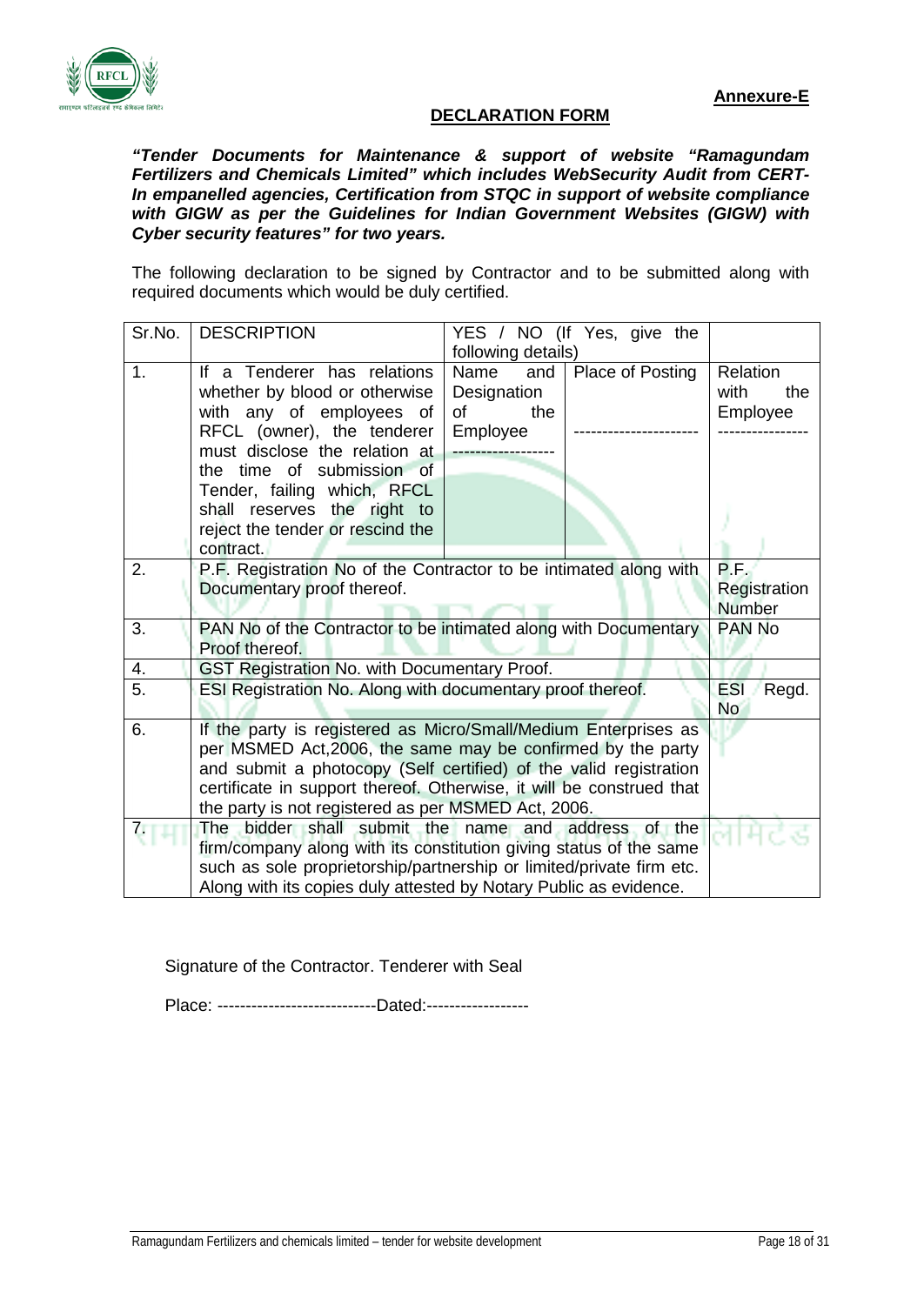

#### **UNDERTAKING**

*"Tender Documents for Maintenance & support of website of "Ramagundam Fertilizers and Chemicals Limited" which includes WebSecurity Audit from CERT-In empanelled agencies, Certification from STQC in support of website compliance with GIGW as per the Guidelines for Indian Government Websites (GIGW) with Cyber security features for two years"*

To,

Manager (Contract & Procurement) Ramagundam Fertilizers and Chemicals Limited 4<sup>th</sup> Floor, KRIBHCO Building, Sector-1, NOIDA- 201301

**Subject: Tender Documents for Security Audit from CERT-In empanelled agencies, Certification from STQC in support of website compliance with GIGW and maintenance of RFCL website as per the Guidelines for Indian Government Websites (GIGW) with cyber security features**

Ref. No: RFCL/CO/IT/website/ \_\_\_\_\_\_\_\_\_\_ Dated: \_\_\_\_\_\_\_\_\_\_\_

Dear Sir, I / We **I** all the conditions of tender attached hereto and agree to abide by such conditions. I/We offer to do the job of **"** *for Maintenance & support of website of "Ramagundam Fertilizers and Chemicals Limited" which includes WebSecurityAudit from CERT-In empanelled agencies, Certification from STQC in support of website compliance with GIGW as per the Guidelines for Indian Government Websites (GIGW) with Cyber security features for two years"*

at the rates quoted in the attached Schedule of Rates (**Annexure-D** of Tender Documents).

I / We further agree to abide by the conditions of contract and to carry out all work within the specified time in accordance with Terms and Conditions referred to in the Tender Documents.

In case of acceptance of the Tender by Ramagundam Fertilizers and Chemicals Limited, I / We bind myself / ourselves to execute the contract as per the conditions mentioned in the Tender documents, failing which, I / We shall have no objection to the forfeiture of the Earnest Money lodged with Ramagundam Fertilizers and Chemicals Limited.

Thanking you, टिलाइजरी एण्ड कोमिकल्स लिमिटेड Yours faithfully;

For  $M/s$ 

(Signature of Tenderer with SEAL)

Address:

\_\_\_\_\_\_\_\_\_\_\_\_\_\_\_\_\_\_\_\_ \_\_\_\_\_\_\_\_\_\_\_\_\_\_\_\_\_\_\_\_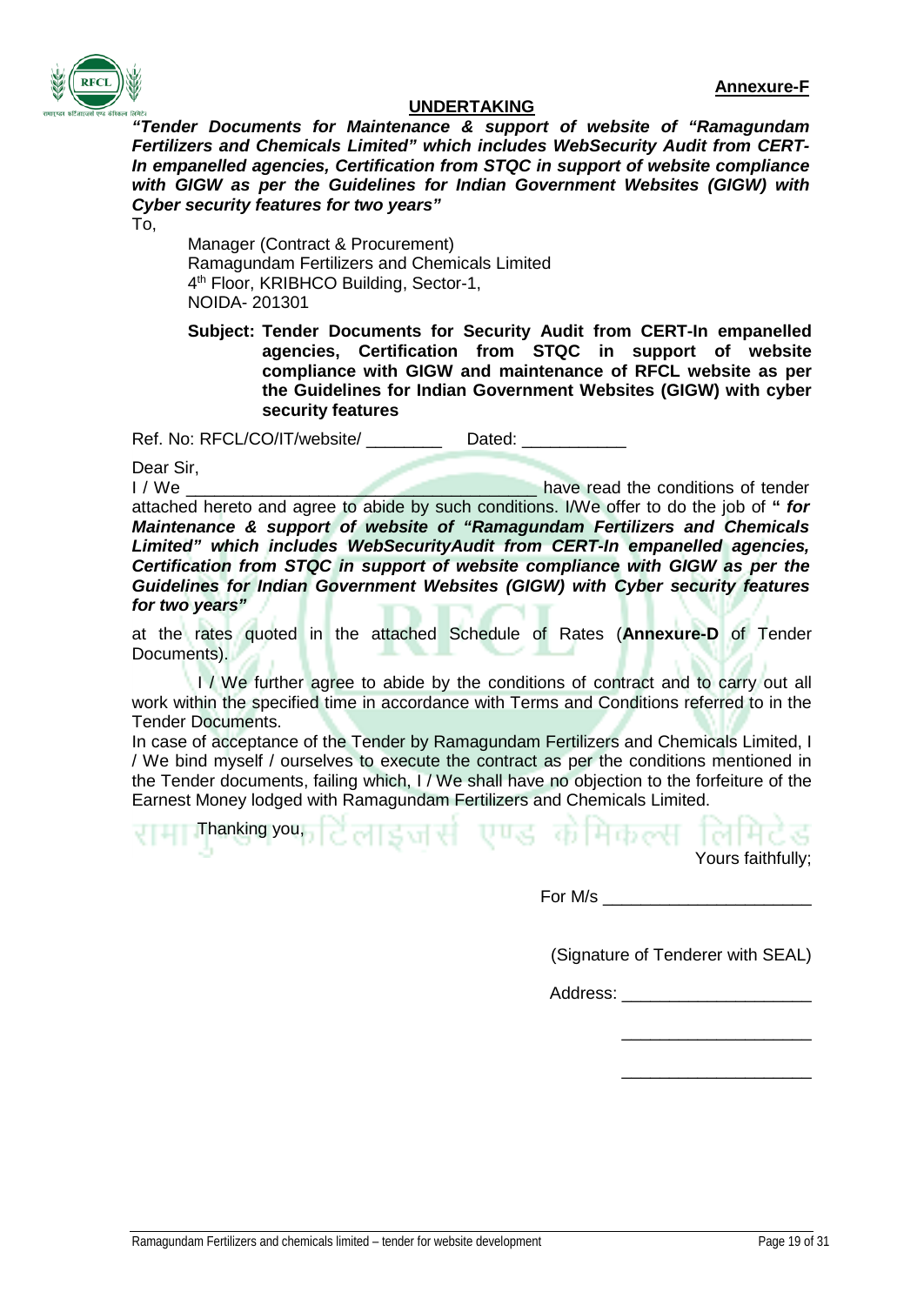

**B. Compliance**

# **CHECKLIST / COMPLIANCE STATEMENT**

**"Tender Documents of** *Maintenance & support of website of "Ramagundam Fertilizers and Chemicals Limited" which includes WebSecurityAudit from CERT-In empanelled agencies, Certification from STQC in support of website compliance with GIGW as per the Guidelines for Indian Government Websites (GIGW) with Cyber security features for two years"*

| Sr. | <b>Enclosures</b>                                             | Complian<br>ce<br>Yes / No | Remark<br>s |
|-----|---------------------------------------------------------------|----------------------------|-------------|
| 1.  | Outer envelope contains the Two inner Envelopes and           |                            |             |
|     | the covering letter                                           |                            |             |
| 2.  | Inner Envelope-I contains the following:                      |                            |             |
|     | A Demand Draft / BG of ₹ 5,000/- towards EMD<br>a.            |                            |             |
|     | Enclose Profile of the Tenderer & Experience<br>b.<br>-in     |                            |             |
|     | designing such websites.                                      |                            |             |
|     | Permanent Account Number (PAN).<br>с.                         |                            |             |
|     | GST No.<br>d.                                                 |                            |             |
|     | e. Check list / Compliance Statement dully filled and signed  |                            |             |
|     | (Annexure-G)                                                  |                            |             |
|     | Copy of the Tender signed and stamped on each page by<br>f.   |                            |             |
|     | authorised person of the bidder as acceptance of Tender       |                            |             |
|     | conditions without any deviation.                             |                            |             |
|     | Unpriced copy of Price bid (i.e. schedule of rates-<br>g.     |                            |             |
|     | Annexure-'D' without filling price), However in the price     |                            |             |
|     | bid portion (unpriced copy) bidder to record "quoted" and     |                            |             |
|     | in the GST column bidder to indicate "GST rate" quoted        |                            |             |
| 3.  | Sealed Inner Envelope-II containing Price bid strictly as per |                            |             |
|     | the format at Annexure-D enclosed duly signed                 |                            |             |
| 4.  | <b>Covering Letter</b>                                        |                            |             |
|     | <b>Compliance</b>                                             |                            |             |
| 5.  | We confirm that there is no deviation from the Technical &    |                            |             |
|     | commercial terms & conditions as stipulated in the Tender     |                            |             |
|     | documents.<br>⊆аті                                            |                            |             |
| 6.  | We confirm that we agree to all General terms &               |                            |             |
|     | conditions including Payment terms as stipulated in the       |                            |             |
|     | Tender documents.                                             |                            |             |
| 7.  | We confirm that the prices quoted are inclusive of all taxes  |                            |             |
|     | & duties except GST and as per the prescribed proforma        |                            |             |
|     | and GST rate and amount has been quoted extra in the          |                            |             |
|     | price bid.                                                    |                            |             |
| 8.  | <b>Pre-Qualification Criterion</b>                            |                            |             |
|     | a. We confirm that we have been registered as per the         |                            |             |
|     | relevant Act (Companies Act or Limited Liability              |                            |             |
|     | Partnership Act or Sole Proprietorship, any other Act) in     |                            |             |
|     | India. Relevant documents are enclosed                        |                            |             |
|     | b. Details of experience filled as per Annexure-H enclosed    |                            |             |
|     | c. Copies of the work orders of similar nature as per Sr.no.  |                            |             |
|     | 2 of Para-1 of Annexure-'C' along with successful             |                            |             |
|     | completion certificates are enclosed.                         |                            |             |
|     | d. We confirm that we have expert and qualified manpower      |                            |             |
|     | as per Sr.no. 5 of Para-1 of Annexure-'C' to undertake        |                            |             |

#### **A. Checklist**

implementation of website. List of Experts enclosed.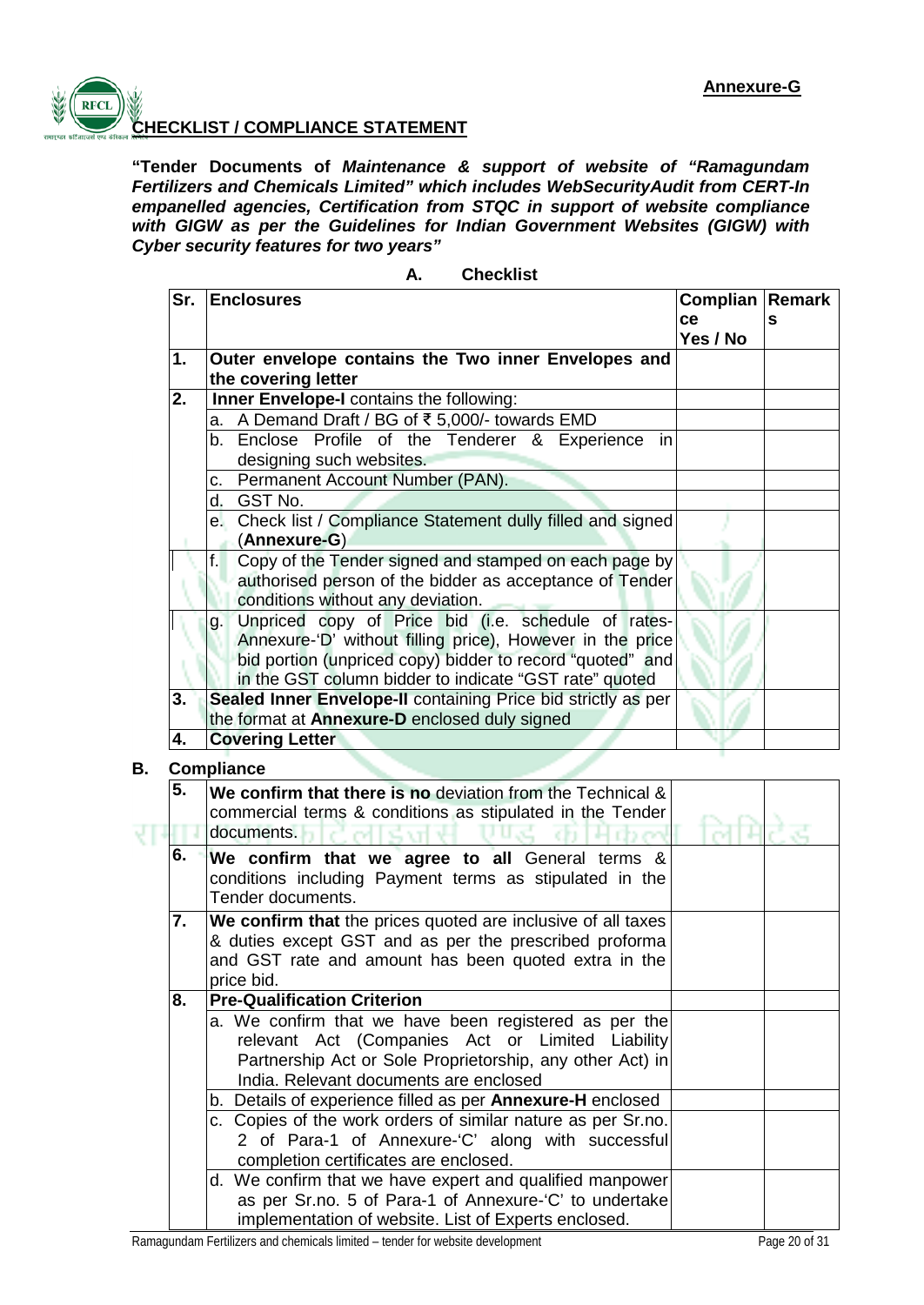

|  | e. We confirm that we have positive net worth to execute<br>the order of this nature. Self-certified copy of the latest<br>audited balance sheet with all annexure enclosed. |  |
|--|------------------------------------------------------------------------------------------------------------------------------------------------------------------------------|--|
|  | If. We confirm that we have not been blacklisted by any<br>State Govt. / Public Sector/ Central Govt. Department /<br>organization. Self-certification enclosed.             |  |
|  | g. We confirm that we have submitted all annexures duly<br>filled, signed and stamped                                                                                        |  |
|  | h. We confirm that we have successfully hosted two sites<br>for mid sized companies having turn over > 100 crores<br>and have undertaken AMC of one site for over one year.  |  |

(Signature of Tenderer with Seal)

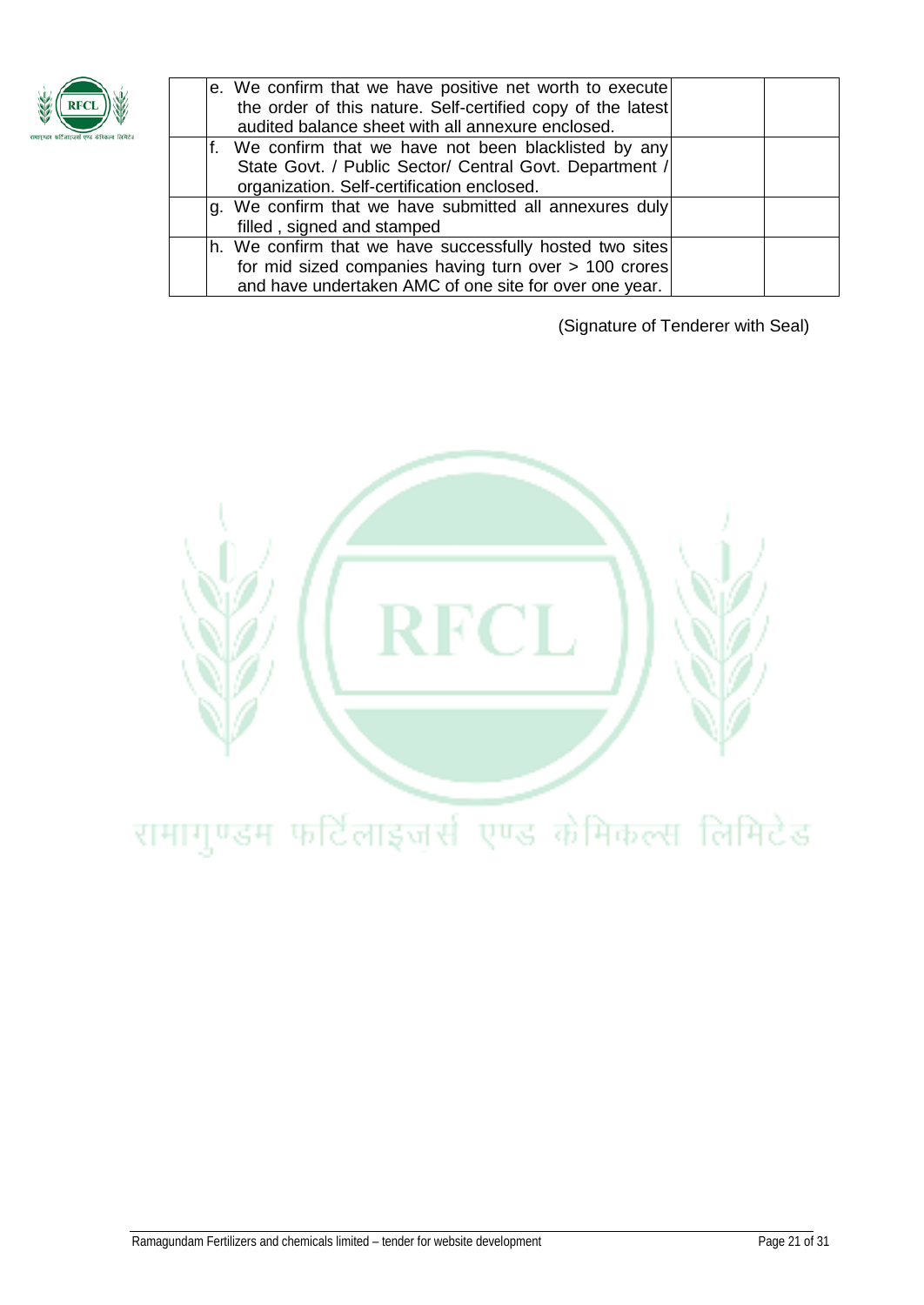

# **FORMAT FOR TENDERER'S EXPERIENCE**

**"Tender Documents of** *Maintenance & support of website of "Ramagundam Fertilizers and Chemicals Limited" which includes WebSecurityAudit from CERT-In empanelled agencies, Certification from STQC in support of website compliance with GIGW as per the Guidelines for Indian Government Websites (GIGW) with Cyber security features for two years"*

| Sr. | Details of<br>Website<br>developed | <b>Clients address</b><br>with<br>contact<br>person & Phone<br>number/fax | <b>Date</b><br>of<br>Implementation<br>and duration of<br>maintenance<br><b>of</b><br>date<br>and<br>completion | <b>Contract</b><br>value<br>(Rs.) | <b>Work</b><br>order<br>No. and<br>date | of<br><b>Date</b><br>completion<br>certificate<br>issued by<br>the client |
|-----|------------------------------------|---------------------------------------------------------------------------|-----------------------------------------------------------------------------------------------------------------|-----------------------------------|-----------------------------------------|---------------------------------------------------------------------------|
| 1.  |                                    |                                                                           |                                                                                                                 |                                   |                                         |                                                                           |
| 2.  |                                    |                                                                           |                                                                                                                 |                                   |                                         |                                                                           |
| 3.  |                                    |                                                                           |                                                                                                                 |                                   |                                         |                                                                           |

(Signature of Tenderer with Seal)

# रामागुण्डम फर्टिलाइजर्स एण्ड केमिकल्स लिमिटेड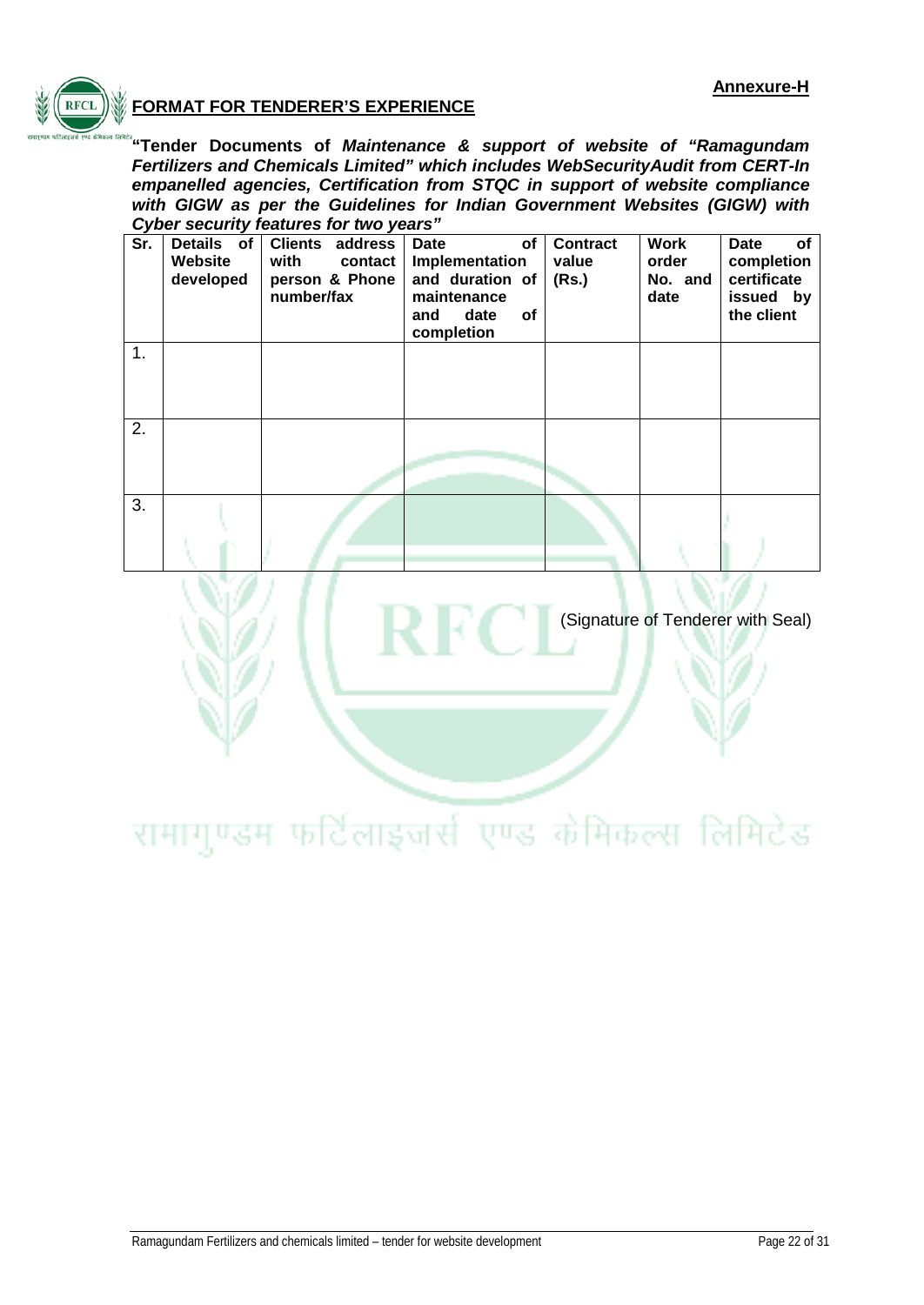

# **COMPLIANCE MATRIX OF GIGW**

| SI. No.                | <u>UMI LIANUL MATINA UT UIUM</u><br><b>Guide Lines</b>                                                                                                                                    | <b>Compliance</b> |
|------------------------|-------------------------------------------------------------------------------------------------------------------------------------------------------------------------------------------|-------------------|
|                        | 1. Government of India Identifiers                                                                                                                                                        |                   |
|                        |                                                                                                                                                                                           |                   |
| 1                      | Association to Government is demonstrated by the use of Emblem/Logo,<br>prominently displayed on the homepage of the website                                                              |                   |
| $\overline{2}$         | Ownership information is displayed on homepage and on all important entry                                                                                                                 |                   |
| 3                      | pages of the website.<br>Complete and self explanatory title of the homepage (appearing on the top                                                                                        |                   |
|                        | bar of the browser) is provided.                                                                                                                                                          |                   |
| 4                      | Website is registered under 'gov.in' or ' nic.in' domain.                                                                                                                                 |                   |
| 5                      | Website provides a prominent link to the 'National Portal' from the Home                                                                                                                  |                   |
|                        | page and pages belonging to National Portal load in new browser window                                                                                                                    |                   |
| 2. Building Confidence |                                                                                                                                                                                           |                   |
| 6                      | Website has a Copyright Policy, prominently displayed on the homepage.                                                                                                                    |                   |
| $\overline{7}$         | Due permission have been obtained for publishing any content protected by<br>copyright.                                                                                                   |                   |
| 8                      | Source of all documents, whether reproduced in part or full, is mentioned.                                                                                                                |                   |
| 9                      | Website has a comprehensive Hyper Linking Policy                                                                                                                                          |                   |
| 10                     | Clear indication are given when a link leads out to a non government<br>website.                                                                                                          |                   |
| 11                     | The mechanism is in place to check the accuracy of Hyperlinked Content.                                                                                                                   |                   |
| 12                     | Mechanism is in place to ensure that there are no 'broken links' (internal as<br>well as external) or 'Page not found' errors.                                                            |                   |
| 13                     | Website has comprehensive Terms and Conditions statements, linked from<br>all important pages.                                                                                            |                   |
| 14                     | Terms & Conditions disclaims responsibility of the content sourced/ linked                                                                                                                |                   |
|                        | from non Government website and clearly indicates whether information<br>available on the site can be used for legal purposes or not.                                                     |                   |
| 15                     | Website has a Privacy Policy linked from all the relevant pages.                                                                                                                          |                   |
| 16                     | All electronic commerce transactions are handled through secure means.                                                                                                                    |                   |
|                        | 3. Scope of Content: Primary Content                                                                                                                                                      |                   |
| <b>About us</b>        |                                                                                                                                                                                           |                   |
| 17                     | All information about the department, useful for the citizen and other<br>stakeholders, is present in ' About Us' section and mechanism is in place to<br>keep the information up to date |                   |
| <b>Schemes</b>         |                                                                                                                                                                                           |                   |
| 18                     | The complete title of the Scheme is reflected.                                                                                                                                            |                   |
| 19                     | The website provides a complete description of the scheme along with the<br>procedure for obtaining the associated benefits.                                                              |                   |
| 20                     | The validity of the scheme has been mentioned.                                                                                                                                            |                   |
| SI. No.                | <b>Guide Lines</b>                                                                                                                                                                        |                   |
| <b>Services</b>        |                                                                                                                                                                                           |                   |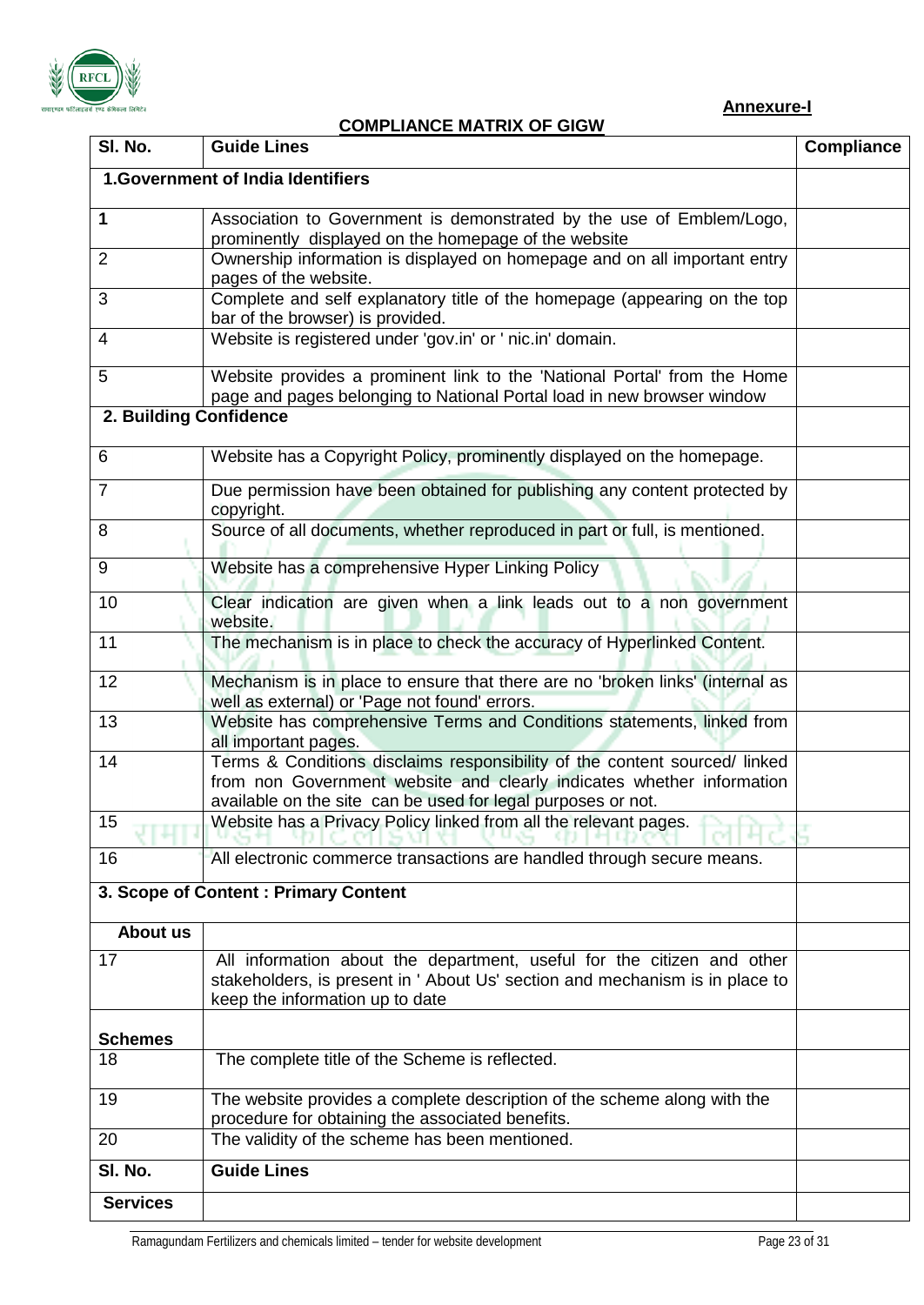| 22<br>The website provides a complete description of the service along with the<br>procedure to apply for/avail the same.<br><b>Forms</b><br>The website provides the complete title of the form along with the purpose it<br>23<br>is used for<br>Language of the Form (other than English) is mentioned clearly.<br>24<br><b>Acts</b><br>The complete title of the Act (as written in the official notification) is<br>25<br>mentioned.<br><b>Documents</b><br>26<br>The complete title of the document is mentioned on the website.<br>The language of the Document (other than English) is mentioned clearly.<br>27<br>Validity of the Circular/ notification is mentioned.<br>28<br><b>Circulars and Recruitment</b><br>The official title of the Circular /Notification is mentioned.<br>29<br>Validity of the Circular/ notification is mentioned.<br>30<br><b>Tenders and Recruitment</b><br>Mechanism in place to ensure that all Tender / Recruitment Notices issues<br>31<br>by the Department are published on the website.<br>Website provides a complete description of the Tender / Recruitment notice<br>32<br>along with the procedure to apply for the same<br>33<br>Mechanism is in place to ensure that information on old / irrelevant Tender /<br>Recruitment notices is removed or moved into the archive section<br><b>News and Press Release</b><br>34<br>News / Press releases are displayed along with the date and these are<br>organized as per the archival policy of the website<br><b>Contact Us</b><br>Website has a 'Contact Us' page, linked from the home page and all<br>35<br>relevant places in the website.<br>36<br>The complete contact details of important functionaries in the Department<br>are given in the 'Contact Us' section<br><b>Presence on the National Portal</b><br>Mechanism is in place to ensure that all the Citizen Services, Forms,<br>37<br>Documents and Schemes are registered with the respective repositories of<br>the National Portal.<br>S.No<br><b>GUIDELINE</b><br><b>Scope of Content: Secondary Content</b><br>38<br>Mechanism is in place to ensure that all outdated announcements are<br>removed from the website or moved to archive<br>39<br>All Discussion Forum on the website are moderated. | 21 | Self explanatory title of the services is published. |  |
|---------------------------------------------------------------------------------------------------------------------------------------------------------------------------------------------------------------------------------------------------------------------------------------------------------------------------------------------------------------------------------------------------------------------------------------------------------------------------------------------------------------------------------------------------------------------------------------------------------------------------------------------------------------------------------------------------------------------------------------------------------------------------------------------------------------------------------------------------------------------------------------------------------------------------------------------------------------------------------------------------------------------------------------------------------------------------------------------------------------------------------------------------------------------------------------------------------------------------------------------------------------------------------------------------------------------------------------------------------------------------------------------------------------------------------------------------------------------------------------------------------------------------------------------------------------------------------------------------------------------------------------------------------------------------------------------------------------------------------------------------------------------------------------------------------------------------------------------------------------------------------------------------------------------------------------------------------------------------------------------------------------------------------------------------------------------------------------------------------------------------------------------------------------------------------------------------------------------------------------------------------------------------------|----|------------------------------------------------------|--|
|                                                                                                                                                                                                                                                                                                                                                                                                                                                                                                                                                                                                                                                                                                                                                                                                                                                                                                                                                                                                                                                                                                                                                                                                                                                                                                                                                                                                                                                                                                                                                                                                                                                                                                                                                                                                                                                                                                                                                                                                                                                                                                                                                                                                                                                                                 |    |                                                      |  |
|                                                                                                                                                                                                                                                                                                                                                                                                                                                                                                                                                                                                                                                                                                                                                                                                                                                                                                                                                                                                                                                                                                                                                                                                                                                                                                                                                                                                                                                                                                                                                                                                                                                                                                                                                                                                                                                                                                                                                                                                                                                                                                                                                                                                                                                                                 |    |                                                      |  |
|                                                                                                                                                                                                                                                                                                                                                                                                                                                                                                                                                                                                                                                                                                                                                                                                                                                                                                                                                                                                                                                                                                                                                                                                                                                                                                                                                                                                                                                                                                                                                                                                                                                                                                                                                                                                                                                                                                                                                                                                                                                                                                                                                                                                                                                                                 |    |                                                      |  |
|                                                                                                                                                                                                                                                                                                                                                                                                                                                                                                                                                                                                                                                                                                                                                                                                                                                                                                                                                                                                                                                                                                                                                                                                                                                                                                                                                                                                                                                                                                                                                                                                                                                                                                                                                                                                                                                                                                                                                                                                                                                                                                                                                                                                                                                                                 |    |                                                      |  |
|                                                                                                                                                                                                                                                                                                                                                                                                                                                                                                                                                                                                                                                                                                                                                                                                                                                                                                                                                                                                                                                                                                                                                                                                                                                                                                                                                                                                                                                                                                                                                                                                                                                                                                                                                                                                                                                                                                                                                                                                                                                                                                                                                                                                                                                                                 |    |                                                      |  |
|                                                                                                                                                                                                                                                                                                                                                                                                                                                                                                                                                                                                                                                                                                                                                                                                                                                                                                                                                                                                                                                                                                                                                                                                                                                                                                                                                                                                                                                                                                                                                                                                                                                                                                                                                                                                                                                                                                                                                                                                                                                                                                                                                                                                                                                                                 |    |                                                      |  |
|                                                                                                                                                                                                                                                                                                                                                                                                                                                                                                                                                                                                                                                                                                                                                                                                                                                                                                                                                                                                                                                                                                                                                                                                                                                                                                                                                                                                                                                                                                                                                                                                                                                                                                                                                                                                                                                                                                                                                                                                                                                                                                                                                                                                                                                                                 |    |                                                      |  |
|                                                                                                                                                                                                                                                                                                                                                                                                                                                                                                                                                                                                                                                                                                                                                                                                                                                                                                                                                                                                                                                                                                                                                                                                                                                                                                                                                                                                                                                                                                                                                                                                                                                                                                                                                                                                                                                                                                                                                                                                                                                                                                                                                                                                                                                                                 |    |                                                      |  |
|                                                                                                                                                                                                                                                                                                                                                                                                                                                                                                                                                                                                                                                                                                                                                                                                                                                                                                                                                                                                                                                                                                                                                                                                                                                                                                                                                                                                                                                                                                                                                                                                                                                                                                                                                                                                                                                                                                                                                                                                                                                                                                                                                                                                                                                                                 |    |                                                      |  |
|                                                                                                                                                                                                                                                                                                                                                                                                                                                                                                                                                                                                                                                                                                                                                                                                                                                                                                                                                                                                                                                                                                                                                                                                                                                                                                                                                                                                                                                                                                                                                                                                                                                                                                                                                                                                                                                                                                                                                                                                                                                                                                                                                                                                                                                                                 |    |                                                      |  |
|                                                                                                                                                                                                                                                                                                                                                                                                                                                                                                                                                                                                                                                                                                                                                                                                                                                                                                                                                                                                                                                                                                                                                                                                                                                                                                                                                                                                                                                                                                                                                                                                                                                                                                                                                                                                                                                                                                                                                                                                                                                                                                                                                                                                                                                                                 |    |                                                      |  |
|                                                                                                                                                                                                                                                                                                                                                                                                                                                                                                                                                                                                                                                                                                                                                                                                                                                                                                                                                                                                                                                                                                                                                                                                                                                                                                                                                                                                                                                                                                                                                                                                                                                                                                                                                                                                                                                                                                                                                                                                                                                                                                                                                                                                                                                                                 |    |                                                      |  |
|                                                                                                                                                                                                                                                                                                                                                                                                                                                                                                                                                                                                                                                                                                                                                                                                                                                                                                                                                                                                                                                                                                                                                                                                                                                                                                                                                                                                                                                                                                                                                                                                                                                                                                                                                                                                                                                                                                                                                                                                                                                                                                                                                                                                                                                                                 |    |                                                      |  |
|                                                                                                                                                                                                                                                                                                                                                                                                                                                                                                                                                                                                                                                                                                                                                                                                                                                                                                                                                                                                                                                                                                                                                                                                                                                                                                                                                                                                                                                                                                                                                                                                                                                                                                                                                                                                                                                                                                                                                                                                                                                                                                                                                                                                                                                                                 |    |                                                      |  |
|                                                                                                                                                                                                                                                                                                                                                                                                                                                                                                                                                                                                                                                                                                                                                                                                                                                                                                                                                                                                                                                                                                                                                                                                                                                                                                                                                                                                                                                                                                                                                                                                                                                                                                                                                                                                                                                                                                                                                                                                                                                                                                                                                                                                                                                                                 |    |                                                      |  |
|                                                                                                                                                                                                                                                                                                                                                                                                                                                                                                                                                                                                                                                                                                                                                                                                                                                                                                                                                                                                                                                                                                                                                                                                                                                                                                                                                                                                                                                                                                                                                                                                                                                                                                                                                                                                                                                                                                                                                                                                                                                                                                                                                                                                                                                                                 |    |                                                      |  |
|                                                                                                                                                                                                                                                                                                                                                                                                                                                                                                                                                                                                                                                                                                                                                                                                                                                                                                                                                                                                                                                                                                                                                                                                                                                                                                                                                                                                                                                                                                                                                                                                                                                                                                                                                                                                                                                                                                                                                                                                                                                                                                                                                                                                                                                                                 |    |                                                      |  |
|                                                                                                                                                                                                                                                                                                                                                                                                                                                                                                                                                                                                                                                                                                                                                                                                                                                                                                                                                                                                                                                                                                                                                                                                                                                                                                                                                                                                                                                                                                                                                                                                                                                                                                                                                                                                                                                                                                                                                                                                                                                                                                                                                                                                                                                                                 |    |                                                      |  |
|                                                                                                                                                                                                                                                                                                                                                                                                                                                                                                                                                                                                                                                                                                                                                                                                                                                                                                                                                                                                                                                                                                                                                                                                                                                                                                                                                                                                                                                                                                                                                                                                                                                                                                                                                                                                                                                                                                                                                                                                                                                                                                                                                                                                                                                                                 |    |                                                      |  |
|                                                                                                                                                                                                                                                                                                                                                                                                                                                                                                                                                                                                                                                                                                                                                                                                                                                                                                                                                                                                                                                                                                                                                                                                                                                                                                                                                                                                                                                                                                                                                                                                                                                                                                                                                                                                                                                                                                                                                                                                                                                                                                                                                                                                                                                                                 |    |                                                      |  |
|                                                                                                                                                                                                                                                                                                                                                                                                                                                                                                                                                                                                                                                                                                                                                                                                                                                                                                                                                                                                                                                                                                                                                                                                                                                                                                                                                                                                                                                                                                                                                                                                                                                                                                                                                                                                                                                                                                                                                                                                                                                                                                                                                                                                                                                                                 |    |                                                      |  |
|                                                                                                                                                                                                                                                                                                                                                                                                                                                                                                                                                                                                                                                                                                                                                                                                                                                                                                                                                                                                                                                                                                                                                                                                                                                                                                                                                                                                                                                                                                                                                                                                                                                                                                                                                                                                                                                                                                                                                                                                                                                                                                                                                                                                                                                                                 |    |                                                      |  |
|                                                                                                                                                                                                                                                                                                                                                                                                                                                                                                                                                                                                                                                                                                                                                                                                                                                                                                                                                                                                                                                                                                                                                                                                                                                                                                                                                                                                                                                                                                                                                                                                                                                                                                                                                                                                                                                                                                                                                                                                                                                                                                                                                                                                                                                                                 |    |                                                      |  |
|                                                                                                                                                                                                                                                                                                                                                                                                                                                                                                                                                                                                                                                                                                                                                                                                                                                                                                                                                                                                                                                                                                                                                                                                                                                                                                                                                                                                                                                                                                                                                                                                                                                                                                                                                                                                                                                                                                                                                                                                                                                                                                                                                                                                                                                                                 |    |                                                      |  |
|                                                                                                                                                                                                                                                                                                                                                                                                                                                                                                                                                                                                                                                                                                                                                                                                                                                                                                                                                                                                                                                                                                                                                                                                                                                                                                                                                                                                                                                                                                                                                                                                                                                                                                                                                                                                                                                                                                                                                                                                                                                                                                                                                                                                                                                                                 |    |                                                      |  |
|                                                                                                                                                                                                                                                                                                                                                                                                                                                                                                                                                                                                                                                                                                                                                                                                                                                                                                                                                                                                                                                                                                                                                                                                                                                                                                                                                                                                                                                                                                                                                                                                                                                                                                                                                                                                                                                                                                                                                                                                                                                                                                                                                                                                                                                                                 |    |                                                      |  |
|                                                                                                                                                                                                                                                                                                                                                                                                                                                                                                                                                                                                                                                                                                                                                                                                                                                                                                                                                                                                                                                                                                                                                                                                                                                                                                                                                                                                                                                                                                                                                                                                                                                                                                                                                                                                                                                                                                                                                                                                                                                                                                                                                                                                                                                                                 |    |                                                      |  |
|                                                                                                                                                                                                                                                                                                                                                                                                                                                                                                                                                                                                                                                                                                                                                                                                                                                                                                                                                                                                                                                                                                                                                                                                                                                                                                                                                                                                                                                                                                                                                                                                                                                                                                                                                                                                                                                                                                                                                                                                                                                                                                                                                                                                                                                                                 |    |                                                      |  |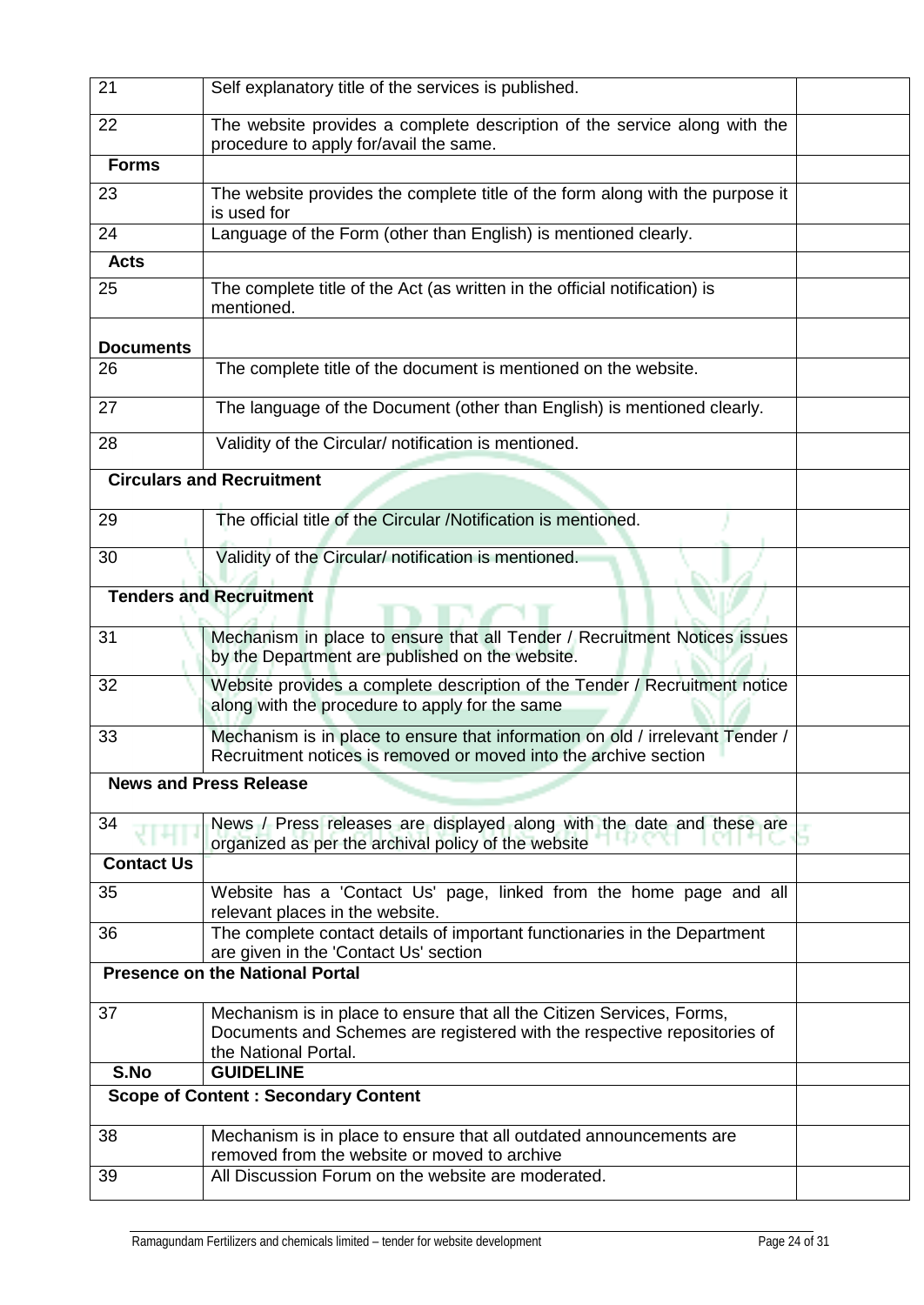| 40                    | For every related link, the complete URL of the Home Page/concerned                                |  |
|-----------------------|----------------------------------------------------------------------------------------------------|--|
|                       | webpage is provided.                                                                               |  |
|                       | <b>Scope of Content: Tertiary Content</b>                                                          |  |
| 41                    | Feedback is collected through online forms and mechanism is in place to                            |  |
|                       | ensure timely response to feedback/queries received through the website.                           |  |
| 42                    | The website has a readily available Help section                                                   |  |
| 43                    | Complete information including title, size(playing time for audio/video),                          |  |
|                       | format, usage instructions and plug-in to view the file is provided for                            |  |
|                       | downloadable material including documents.                                                         |  |
| 44                    | Mechanism is in place to ensure that all downloadable material is free from<br>virus.              |  |
| 45                    | Minimum content as prescribed in the guidelines is present on the                                  |  |
|                       | homepage.                                                                                          |  |
| 46                    | Subsequent pages of the website have the minimum content as prescribed                             |  |
| 47                    | in the guidelines.<br>Website is free from offensive / discriminatory language.                    |  |
|                       |                                                                                                    |  |
| 4. Quality of Content |                                                                                                    |  |
| 48                    | Content is compiled and packaged with citizen orientation.                                         |  |
| 49                    | The Department has a Content Contribution, Moderation and Approval                                 |  |
|                       | Policy(CMAP) for the Websites.                                                                     |  |
| 50                    | Home Page and every important entry page of website displays the last                              |  |
|                       | updated / reviewed date.                                                                           |  |
| 51                    | Department has a Content Review Policy(CRP) for the website.                                       |  |
| 52                    | All Documents / Reports have a time stamp at least on the main page.                               |  |
| 53                    | The Departments have a clearly laid out Content Archival Policy(CAP) for<br>the website.           |  |
| 54                    | Clear and simple language has been used throughout the website.                                    |  |
| 55                    | The language is free from spelling and grammatical errors.                                         |  |
| 56                    | Whenever there is a change in the language of a web page it has been                               |  |
|                       | clearly indicated.                                                                                 |  |
| 57                    | Consistency in nomenclature is maintained across the website.                                      |  |
| 58                    | All information, which is of direct importance to the citizen, is accessible<br>from the Homepage. |  |
| 59                    | Information structure and relationship is preserved in all presentation styles.                    |  |
| 60                    | The meaningful reading sequence is preserved in all presentation styles.                           |  |
| 61                    | Documents / pages in multiple languages are updated simultaneously.                                |  |
|                       |                                                                                                    |  |
| S.No                  | <b>GUIDELINE</b>                                                                                   |  |
| 5. Design             |                                                                                                    |  |
| 62                    | Visual/textual identity elements highlighting the Government's ownership of                        |  |
|                       | the website are prominently placed on the page.                                                    |  |
| 63                    | A consistent page layout has been maintained throughout the website                                |  |
| 64                    | National identity symbols like Flag, National Emblem etc., are in a proper                         |  |
|                       | ratio and colour.                                                                                  |  |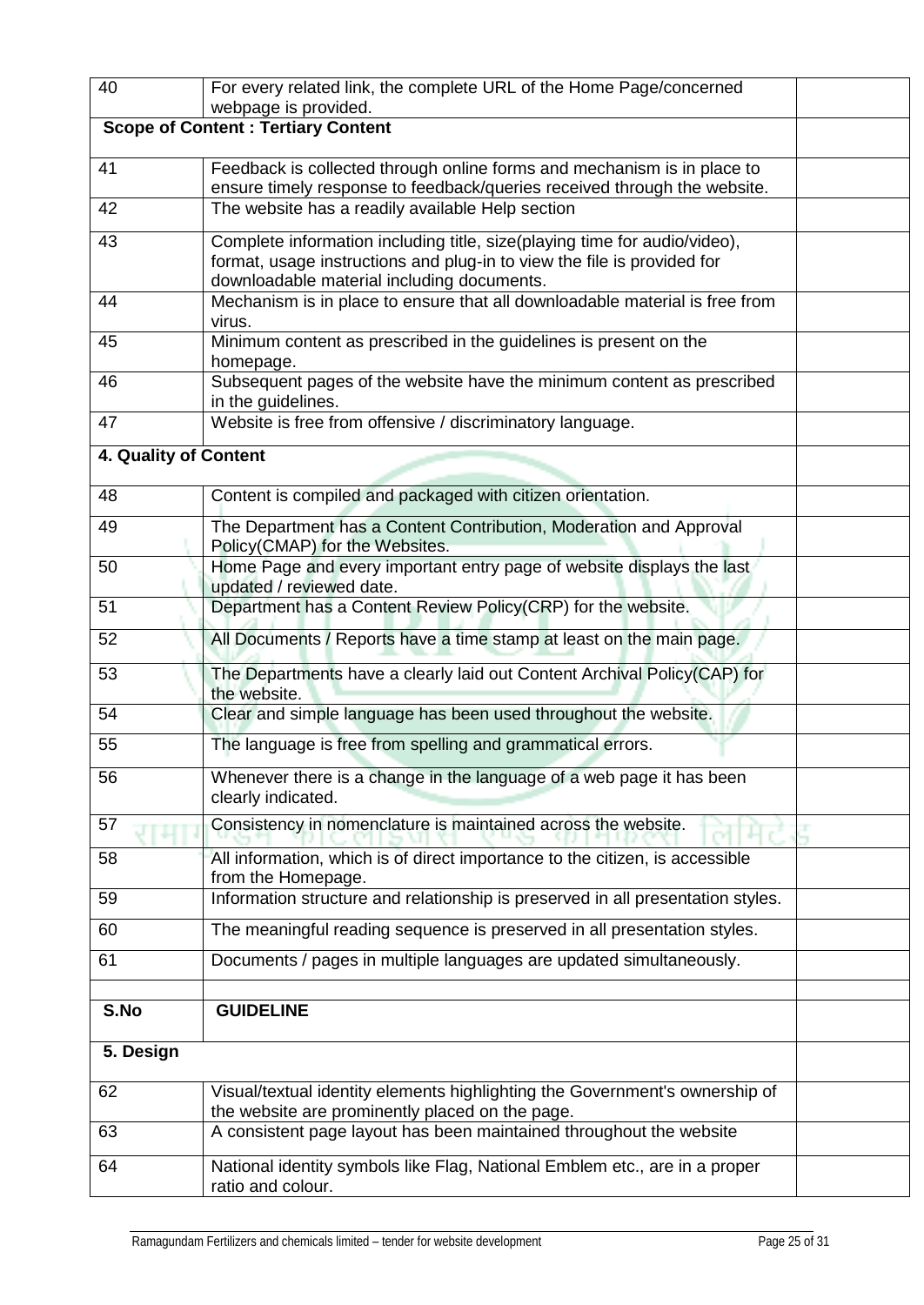| 65             | Hindi/ regional language fonts have been tested on popular browsers for<br>any inconsistency (loss of layout)                                |  |
|----------------|----------------------------------------------------------------------------------------------------------------------------------------------|--|
| 66             | Web Pages allow resizing of text without the use of assistive technology.                                                                    |  |
| 67             | Text is readable both in electronic and print format and the page prints<br>correctly on an A4 size paper.                                   |  |
| 68             | There is adequate contrast between text and background colour.                                                                               |  |
| 69             | All information is conveyed with colour is also available without colour.                                                                    |  |
| 70             | Alternate text is provided for non text elements(e.g. images).                                                                               |  |
| 71             | Websites provide textual description of audio / video clips and multimedia<br>presentation.                                                  |  |
| 72             | Caption have been provided for all important audio content.                                                                                  |  |
| 73             | Web pages do not contain any content that flashes for more than three<br>times in a second.                                                  |  |
| 74             | There is a mechanism to control scrolling, blinking content.                                                                                 |  |
| 75             | There is a mechanism to control (stop, pause) audio that starts<br>automatically.                                                            |  |
| 76             | All pages on the website have a link to the home page.                                                                                       |  |
| 77             | The positioning and terminology used for navigation items and navigation<br>scheme is consistent across the website.                         |  |
| 78             | There are no links to 'under construction' pages.                                                                                            |  |
| 79             | Each page is a stand alone entity in terms of ownership, navigation and<br>context of content.                                               |  |
| 80             | Web pages allow the user to bypass repeated blocks of content.                                                                               |  |
| 81             | Website has either a "search" box or a link to a "search" page from every<br>page of the website.                                            |  |
| 82             | Website has an up to date Site Map that is linked to the Home Page as well<br>as to all important entry pages of the website.                |  |
| 83             | If the site uses frames, each frame is properly titled.                                                                                      |  |
| 6. Development |                                                                                                                                              |  |
| 84             | Website uses Cascading Style sheets to control layouts/styles                                                                                |  |
| 85             | Website is readable even when sheets are switched off or not loaded.                                                                         |  |
| 86             | Web pages are usable even when scripts, applets etc are turned off.                                                                          |  |
| S.No           | <b>GUIDELINE</b>                                                                                                                             |  |
| 87             | Documents are provided either in HTML or other accessible formats.<br>Instruction / Download details for viewing these formats are provided. |  |
| 88             | In content implemented using mark up languages, the elements have been<br>use according to specification.                                    |  |
| 89             | Labels have been provided when content requires input from the users.                                                                        |  |
| 90             | Time limit for time dependent web functions can be adjusted by the user (<br>also refer exceptions).                                         |  |
| 91             | Instructions for operating/ understanding content do not rely solely on<br>characteristics like shape, size, location etc.                   |  |
| 92             | All input errors are flashed in text.                                                                                                        |  |
| 93             | Functionality of content is operable through keyboard.                                                                                       |  |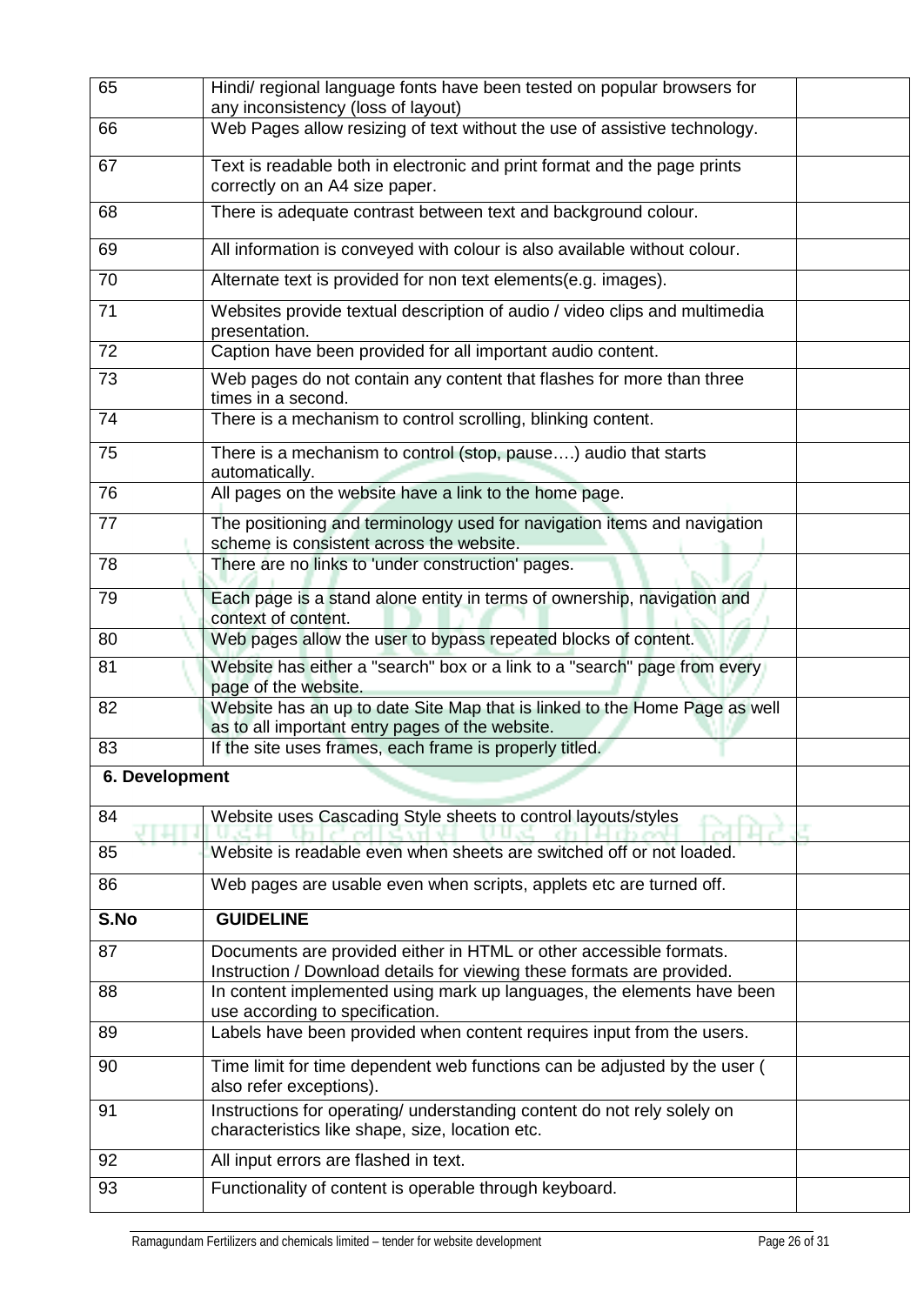| 94                    | Focus is not trapped in any component while navigating through keyboard<br>only.                                                                                      |     |  |  |  |  |  |
|-----------------------|-----------------------------------------------------------------------------------------------------------------------------------------------------------------------|-----|--|--|--|--|--|
| 95                    | Purpose of each link is clear to the user.                                                                                                                            |     |  |  |  |  |  |
| 96                    | When any component receives focus it does not initiate change in context.                                                                                             |     |  |  |  |  |  |
| 97                    | Changing the setting of a component does not change the context unless<br>the user has been informed of the same.                                                     |     |  |  |  |  |  |
| 98                    | Metadata for pages like title, keywords, description and language is<br>appropriately included.                                                                       |     |  |  |  |  |  |
| 99                    | Data tables have been provided with necessary tags / mark up.                                                                                                         |     |  |  |  |  |  |
| 100                   | All components receives focus in an order that preserves the meaning /<br>operation.                                                                                  |     |  |  |  |  |  |
| 101                   | Role of all interface components can be programmatically determined.                                                                                                  |     |  |  |  |  |  |
| 102                   | The websites have been tested on multiple browsers.                                                                                                                   |     |  |  |  |  |  |
| 103                   | Websites has cleared Security Audit by certificate agency and has a<br>Security Policy.                                                                               |     |  |  |  |  |  |
|                       |                                                                                                                                                                       |     |  |  |  |  |  |
| 7. Website Hosting    |                                                                                                                                                                       |     |  |  |  |  |  |
| 104                   | Websites are accessible to the intended audience in an efficient and secure<br>manner on 24 x 7 basis.                                                                | Yes |  |  |  |  |  |
| 105                   | The hosting Service Provider possesses state-of-the art multi-tier security<br>infrastructure as well as devices such as firewall and intrusion prevention<br>system. | Yes |  |  |  |  |  |
| 106                   | The hosting Service Provider has redundant server infrastructure for high<br>availability.                                                                            |     |  |  |  |  |  |
| 107                   | The hosting service provided performs regular backup of the web site.                                                                                                 |     |  |  |  |  |  |
| 108                   | The Hosting Service Provided has a Disaster Recovery (DR) Centre in a<br>geographically distance location and a well crafted DR plan for the website.                 |     |  |  |  |  |  |
| 109                   | Website Hosting Provider provides Helpdesk & Technical support on 24x7x<br>365 basis.                                                                                 |     |  |  |  |  |  |
| S.No                  | <b>GUIDELINE</b>                                                                                                                                                      |     |  |  |  |  |  |
| 110                   | All possible secure measures have been taken to prevent defacement/                                                                                                   |     |  |  |  |  |  |
|                       | hacking of the website and the Department has been contingency plan in<br>place for situation like these.                                                             |     |  |  |  |  |  |
| 8. Website Promotion  |                                                                                                                                                                       |     |  |  |  |  |  |
| 111                   | Website ranks in the first five results on major search engines when                                                                                                  |     |  |  |  |  |  |
|                       | searched with relevant keywords.                                                                                                                                      |     |  |  |  |  |  |
| 112                   | It has been ensured that all stationery of the department as well as<br>advertisements/ public messages issued by the concerned Department                            |     |  |  |  |  |  |
| 9. Website Management | prominently display the URL of the website.                                                                                                                           |     |  |  |  |  |  |
| 113                   | Department has nominated a Web Information Manager as defined in the                                                                                                  |     |  |  |  |  |  |
|                       | guidelines.                                                                                                                                                           |     |  |  |  |  |  |
| 114                   | The websites has a website monitoring policy.                                                                                                                         |     |  |  |  |  |  |
| 115                   | All policies and plans are approved by Head of Department.                                                                                                            |     |  |  |  |  |  |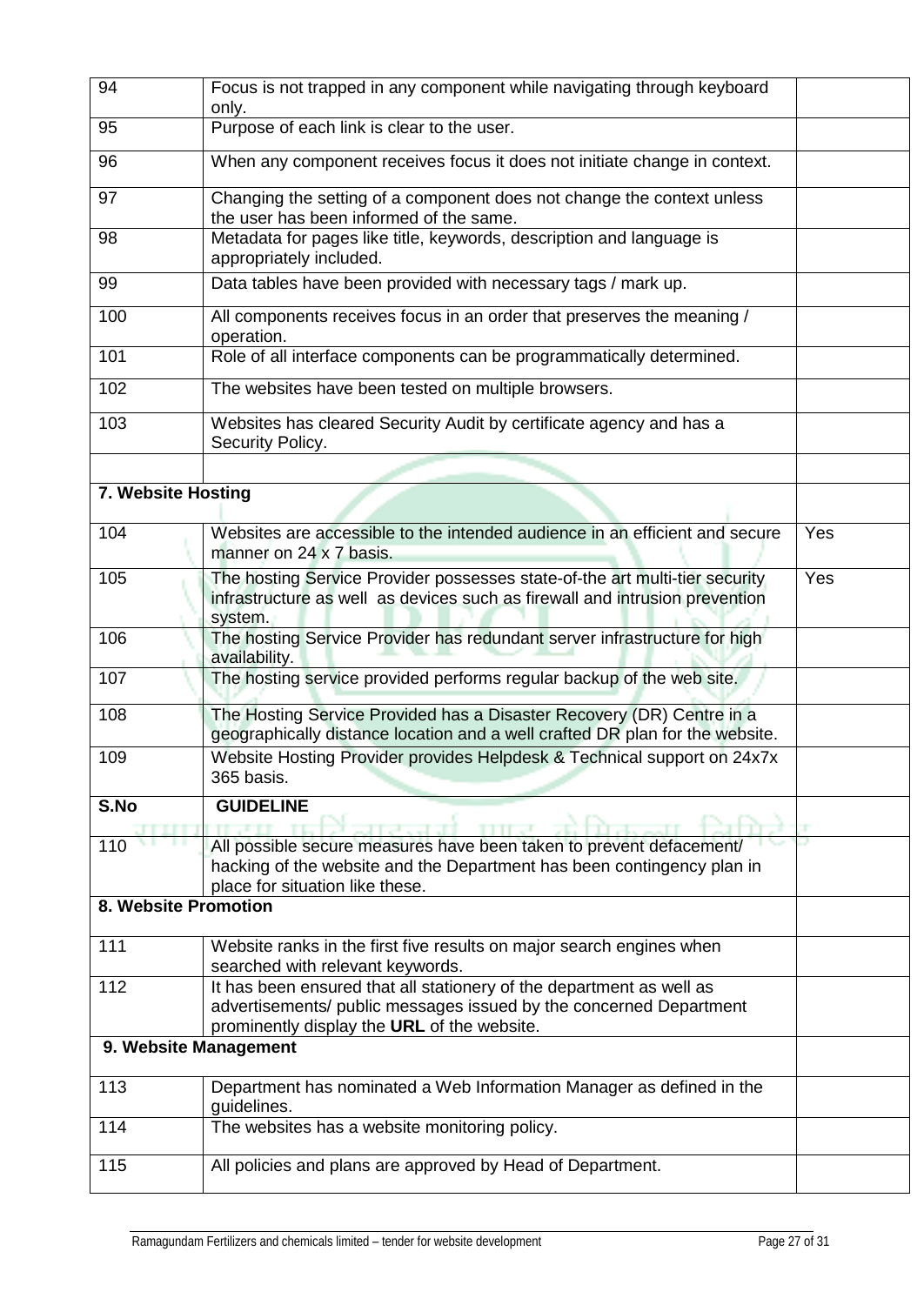

## BANK GUARANTEE FOR SECURITY DEPOSIT FORMAT

(To be prepared on Stamp paper issued in the name of Bank)

| This                                                                                                                                                                                                                                                                                                                                                                                                                                                                                                                                    |  | BANK GUARANTEE No. |         |     |        |     |            | made | this   | dav | οf |
|-----------------------------------------------------------------------------------------------------------------------------------------------------------------------------------------------------------------------------------------------------------------------------------------------------------------------------------------------------------------------------------------------------------------------------------------------------------------------------------------------------------------------------------------|--|--------------------|---------|-----|--------|-----|------------|------|--------|-----|----|
|                                                                                                                                                                                                                                                                                                                                                                                                                                                                                                                                         |  |                    | between |     |        |     |            |      |        |     | a  |
| bank                                                                                                                                                                                                                                                                                                                                                                                                                                                                                                                                    |  | incorporated       |         | and | having | its | registered |      | office |     | at |
|                                                                                                                                                                                                                                                                                                                                                                                                                                                                                                                                         |  |                    |         |     |        |     |            |      |        |     |    |
| (hereinafter called BANK) which expression shall<br>unless repugnant to the context or contrary to the meaning thereof include its successors<br>and assigns on the one part and Ramagundam Fertilizers and Chemicals Limited, a<br>Company registered in India under Companies Act, 1956 and having its registered office<br>at Core - III, Scope Complex, 7, Institutional Area, Lodhi Road, New Delhi - 110 003, India<br>to the context or contrary to the meaning thereof include its successors and assigns on<br>the other part. |  |                    |         |     |        |     |            |      |        |     |    |

WHEREAS in pursuance to the agreement No. example that dated the equation of the equation (hereinafter called CONTRACT) entered into between Ramagundam Fertilizers and Chemicals Limited (hereinafter called OWNER and<br>a Company incorporated in \_\_\_\_\_\_\_\_\_\_\_\_\_\_\_\_\_\_\_\_\_\_\_\_\_\_\_\_\_ a Company incorporated in \_\_\_\_\_\_\_\_\_\_\_\_\_\_\_\_\_\_\_ (hereinafter called CONTRACTOR) which expression shall unless repugnant to the context or contrary to the meaning thereof include its successors and assigns, for supply of the contract of the Contract of the Contract Contractor

has to submit a SECURITY DEPOSIT for Rs.

CONTRACTOR accordingly agrees to furnish the Bank Guarantee for Security Deposit as hereinafter contained towards fulfilment of all of its obligations under the contract.

NOW THIS DEED WITNESSES AS FOLLOWS:

The decision of the Owner as to whether the terms and conditions of this BANK GUARANTEE FOR SECURITY DEPOSIT have been observed or not shall be final and binding on the BANK. In any case, however the Bank's responsibility under this BANK GUARANTEE FOR SECURITY DEPOSIT is limited to Rs. \_\_\_\_\_\_\_\_\_\_\_\_\_\_\_\_\_\_\_\_\_\_\_\_\_\_\_\_\_\_\_.

1. In pursuance of the Contract, the Bank hereby guarantees as a direct responsibility to OWNER that the BANK is holding the amount of responsibility to OWNER that the BANK is holding the amount of Rs.\_\_\_\_\_\_\_\_\_\_\_\_\_\_\_\_\_\_\_\_\_\_\_\_\_\_\_\_at Owner's disposal and hereby promises and shall be bound to pay to OWNER, forthwith at Owner's written notice stating that the contractor has failed to fulfil its obligations under the contract for reasons for which contractor is liable and without any protest or demur and without recourse to contractor and without asking for any reasons as to whether the amount if lawfully asked for by Owner or not, the entire amount or the portion thereof as mentioned by Owner in the notice.

2. This BANK GUARANTEE FOR SECURITY DEPOSIT shall be valid for an initial period of **EXECUC EXECUCITS** months from the date of this Bank Guarantee No. the same dated the same value of the Bank to Owner become effective. Upon issuance of Commissioning / Erection/ Completion certificate according to terms of contract on expiry of \_\_\_\_\_\_\_\_\_\_\_\_\_\_\_\_\_\_\_\_\_\_\_\_\_ months after the issuance of the terms of contract on expiry of \_\_\_\_\_\_\_\_\_\_\_\_\_\_\_\_\_\_\_ months after the issuance of the above mentioned certificate of commissioning / erection / completion certificate, the BANK GUARANTEE FOR SECURITY DEPOSIT shall become null and void.

3. This BANK GUARANTEE FOR SECURITY DEPOSIT shall be in addition to and shall not affect or be affected by any other security now or hereafter held by Owner on account of money hereby intended to secure and Owner at its discretion and without any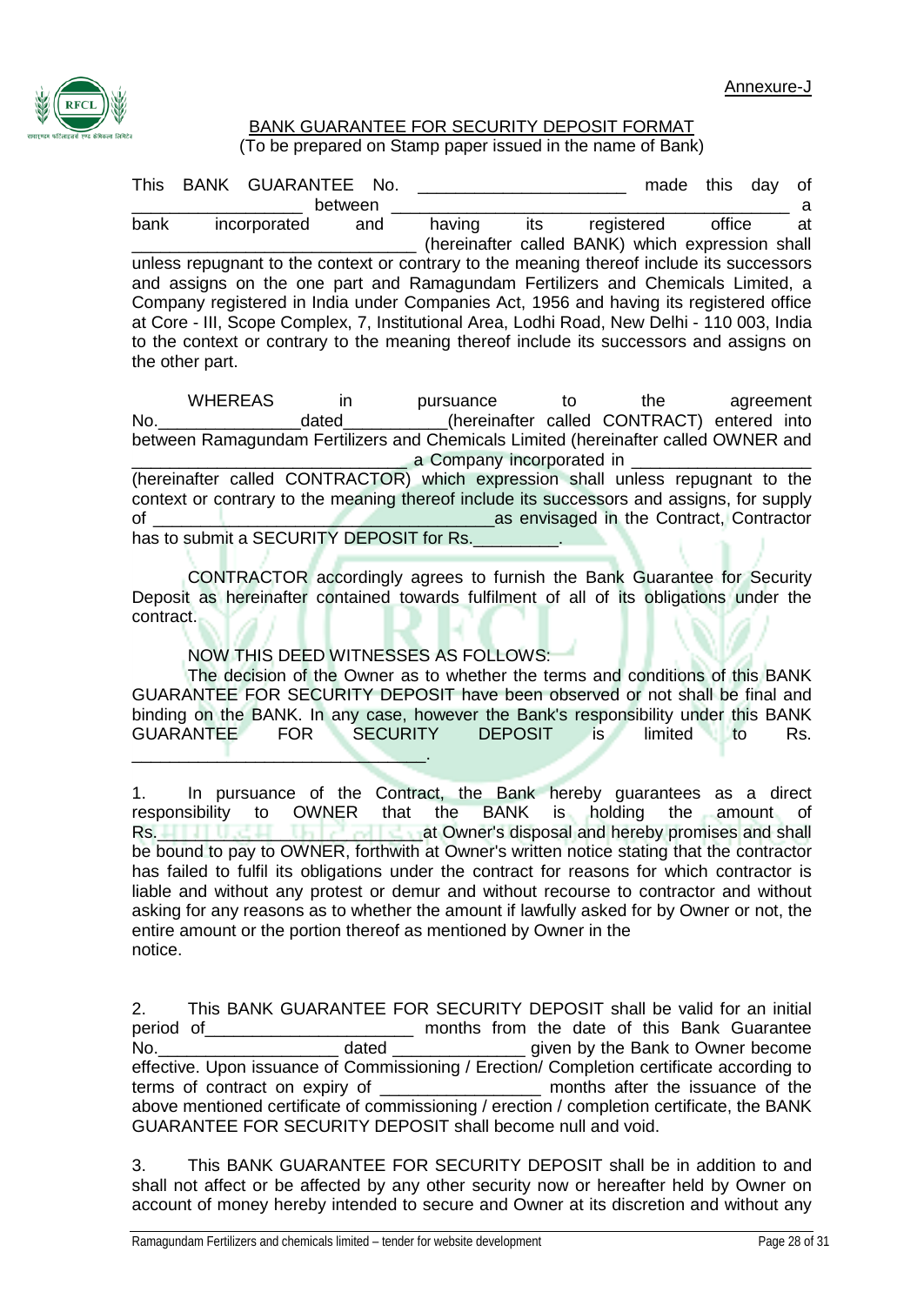further consent from the Bank, and without affecting its rights against the Bank, may compound with, give time or other indulgence to or make any other arrangement with Contractor and nothing done or omitted to be done by Owner in pursuance of any authority or permission contained in this guarantee, shall effect discharge of the liability of the Bank.

4. UNLESS PREVIOUSLY CANCELLED BY THE OWNER, this Bank Guarantee for Security Deposit will remain in force initially upto \_\_\_\_\_\_\_\_\_\_\_\_\_\_\_\_\_\_\_\_\_\_\_ months from the effective date of Bank Guarantee No. effective date of Bank Guarantee No. **Example 20 and a dated** and by dated a set of Bank Guarantee No. the Bank to the Owner and subject to provisions of paragraph 2 above will stand automatically cancelled on the expiry of the said period. Unless demand or claim under this Bank Guarantee is made on Bank in writing within three months from the date of expiry of this Bank Guarantee, all the rights of Owner against the Bank shall be forfeited and Bank shall be relieved and discharged from all the liabilities hereunder.

5. Any notice by way of request, demand or otherwise hereunder may be sent by post to the Bank, addressed as aforesaid, and if sent by post, it shall be deemed to have been given at the time when it would be delivered in due course of post, and in proving such notice, when given by post, it shall be sufficient to prove that the envelope containing the notice was posted and a certificate, signed by an officer of the owners, to the effect that the envelope was so posted, shall be conclusive.

6. The BANK GUARANTEE FOR SECURITY DEPOSIT is to be returned to the Bank after its expiry in terms of Paragraph 4 above.

7. The Bank declares that it has the power to issue this guarantee and the undersigned have full power to do so.

Dated \_\_\_\_\_\_\_\_\_\_\_\_\_\_\_ this \_\_\_\_\_\_\_\_\_\_\_\_\_\_\_\_\_\_ day of \_\_\_\_\_\_\_\_\_\_\_\_\_.

(Indicate the name of the Bank with stamp)

# रामागुण्डम फर्टिलाइजर्स एण्ड केमिकल्स लिमिटेड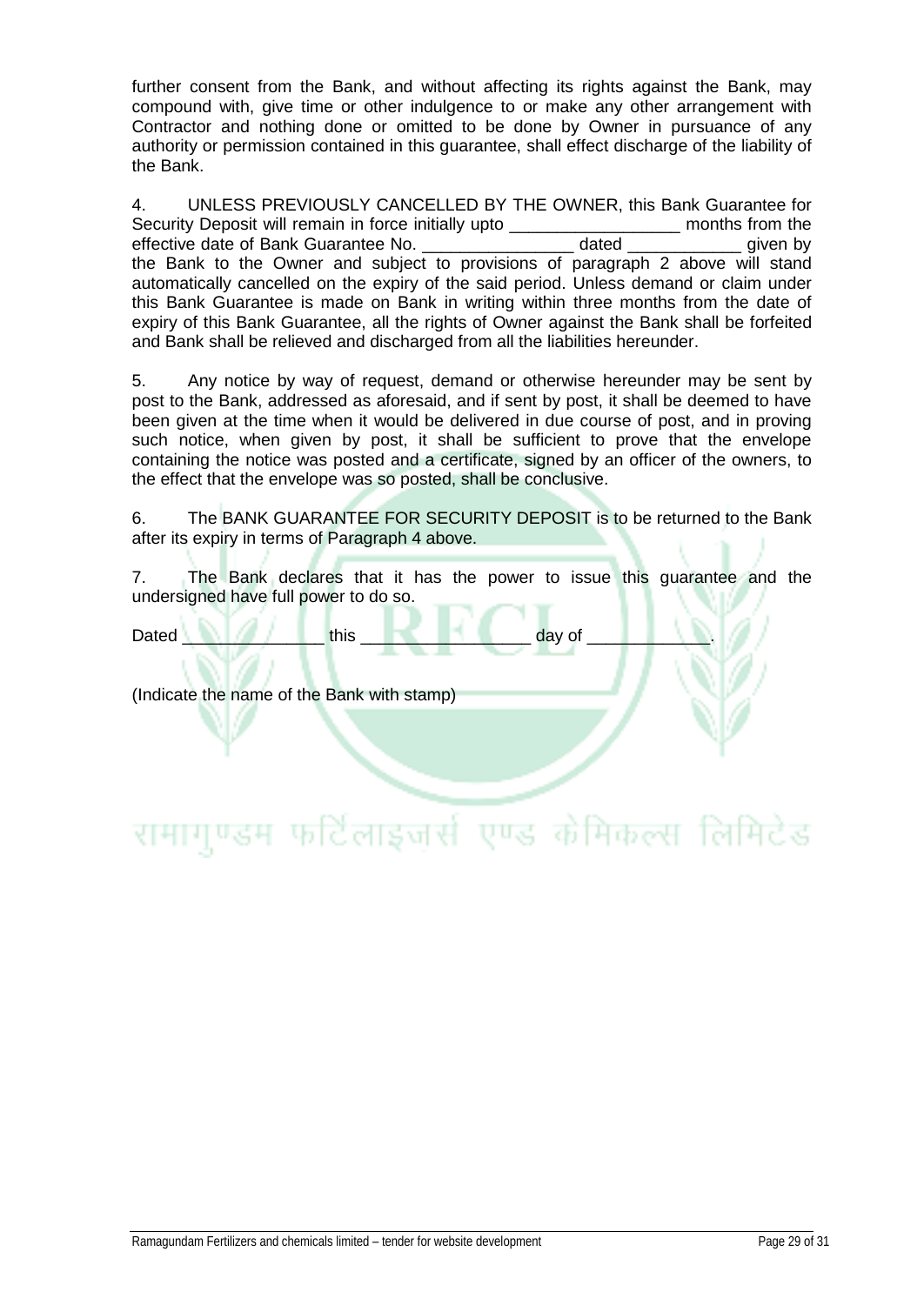#### **BID SECURITY (EMD) FORM**

#### DRAFT OF BANK GUARANTEE FOR BID SECURITY DEPOSIT/EMD

In consideration of Ramagundam Fertilizers and Chemicals Limited (RFCL), having its Corporate office at : 4th Floor, KRIBHCO Bhawan, Sector-1, NOIDA- 201301 (U.P.) (hereinafter called RFCL which expression shall unless repugnant to the subject or context includes its successors and assigns) having agreed to exempt (hereinafter called the, the said tenderer(s)' which expression shall unless repugnant to the subject or context includes his successors and assigns) from the demand under the terms and conditions of tender no \_\_\_\_\_\_\_\_\_\_\_\_\_\_\_\_for\_\_\_\_\_\_\_\_\_\_\_\_\_\_\_\_\_\_\_hereinafter called "the said tenderer' of such bid security deposit for the due fulfillment by the said tenderer(s) of the terms and conditions contained in the said tender \_\_\_\_\_\_\_\_\_\_\_\_for \_\_\_\_\_\_\_\_\_\_\_\_on production of  $b$ ank quarantee for ₹.

1. We\_\_\_\_\_\_\_\_\_\_\_\_\_\_\_\_\_\_\_Bank hereinafter referred to as 'The Bank' do hereby undertake to pay to "RFCL" an amount not exceeding ₹.\_\_\_\_\_\_\_\_(Rupees\_\_\_\_\_\_\_\_\_\_only) against any loss or damage caused to or suffered by 'RFCL' reason of any breach by the said tenderer(s) of any of the terms and conditions contained in the said tender (the decision of the company as to any such breach having been committed and loss suffered shall be binding on us.

2. We all the Bank do hereby undertake to pay the amounts due and payable under this guarantee without any demur merely or a demand from RFCL' stating that the amount claimed is due by way of loss or damage caused to or would cause to or suffered by RFCL' by reason of any breach by the said tenderer(s) of any of the terms or conditions contained in the said tender or by reason of the said tenderer's failure to keep the tender open. Any such demand made on the bank shall be conclusive as regards the amount due and payable by the bank under this guarantee. However, our liability under this guarantee shall be restricted to an amount not exceeding ₹.  $\blacksquare$  (Rupess  $\blacksquare$  and  $\blacksquare$  and  $\blacksquare$ 

3. We \_\_\_\_\_\_\_\_\_\_\_\_\_\_\_\_\_\_\_\_Bank further agree that the guarantee herein contained shall remain in full force and effect during the period that would be taken for the finalization of the said tender and that it shall continue to be enforceable till the said tender is finally decided and order placed on the successful tenderer and/ or till all the dues of "RFCL" under/or by virtue of the said tender have been fully paid and its claims satisfied or discharged or till a duly authorized officer of RFCL certified that the terms and conditions of the said tender have been fully and properly carried out by the said tenderer(s) and accordingly discharges the guarantee. Unless a demand or claim under this guarantee is made on us in writing on or before the the to include 3 months claim over and above the period mentioned in the paragraph for the validity of the Bank Guarantee in the tender we shall be discharged from all liability under this guarantee thereafter.

4. We -----------------------------------------------Bank, lastly undertake not to revoke this guarantee during its currency except with the previous consent of 'RFCL' in writing.

Dated---------------------------------------------day----------------------------------------201

Corporate Seal of Bank